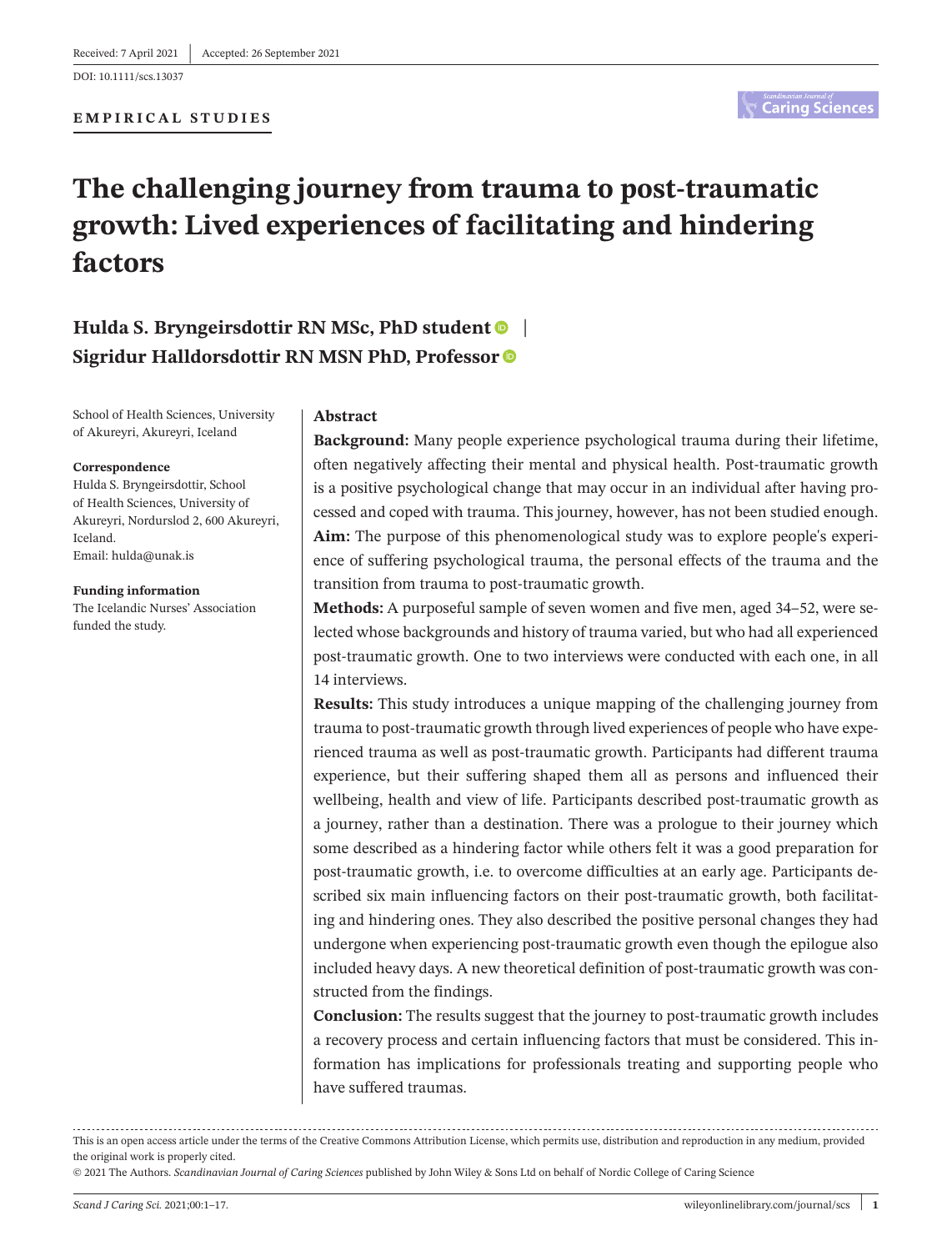#### **KEYWORDS**

post-traumatic growth, psychosocial nursing, public health, phenomenology, qualitative approaches, qualitative interviews, rehabilitation, trauma

#### **INTRODUCTION**

Many people suffer psychological trauma during their lifetime. Suffering trauma can play a large role in the development of various psychological problems [1–5]. Trauma occurs due to a threatening and unexpected event that the individual does not control and may have challenged the perception of living in a safe and predictable world [6–8]. The more the event affects the person directly, the greater the risk of emotional harm [5,9-10].

Known negative emotions following trauma are shame, sadness or depression, anxiety and guilt, especially after a personal trauma [2,11-12]. Research has shown that a variety of risk and protective factors affect an individual's response to personal trauma, such as the person's previous suffering of trauma, the severity of the trauma and other's reaction to the trauma [13]. Social support is a positive, protective factor [14-15].

Various factors other than the trauma itself may affect people's reactions to trauma, e.g. stress levels before the trauma [8,16] and current stress [17]. Furthermore, relief, adaptability, what the person considers important, life-satisfaction and positivity are also key factors when it comes to individual response to trauma [17]. Research indicates that those who suffer more than one type of trauma may be more likely to experience health problems than those who suffer a single trauma. However, other factors such as the severity of the trauma [7,18], culture, and type and combination of traumas are also important in this regard [4].

Trauma causes stress and stressful events in people's lives can have a measurable effect on their neurological and immune responses which can affect the individual's mental and physical health, well-being and quality of life [19–23]. Excessive stress interferes with the coordination of the body's defence systems, which can then adversely affect an individual's physical and mental well-being. If the stress is prolonged, it can contribute to long-term negative effects on the individual [24-25].

Experiencing potentially harmful life events can lead to feelings of helplessness or great fear, causing traumatic stress and even post-traumatic stress disorder (PTSD) [8,15,26] which is one of the most serious and inhibiting types of stress [5,27]. PTSD has a negative effect on the individual's physical and mental health; its main symptoms are intrusive thoughts about the trauma, avoidance of what is reminiscent of the trauma,

hypersensitivity [2,28-29] and fear [2,6,30]. Cumulative stress due to previous trauma can affect whether, how much and for how long people suffer from PTSD [7,26,31]. Studies indicate that experiencing safety and social support reduces the likelihood of developing symptoms of PTSD [6,15].

Post-traumatic growth is a positive psychological change that may occur in an individual who has suffered a trauma. Research suggests that such growth consists of five main factors: people experience increased spiritual development, see new possibilities in life, value life more than before, experience increased personal strength and better relationships with others [32-33]. When assessing post-traumatic growth, all these factors are considered [34]. Research has shown that some of those who have suffered trauma describe these extensive positive changes in their lives as a result [35-36]. Individuals living in tornado areas in Australia were studied by Pooley et al. [10] regarding stress and post-traumatic growth. The results of that study show that those who have resilience and self-efficacy are more likely to positively grow despite experiencing serious threats or adversity. Thus, trauma can sometimes increase people's ability to cope, adapt and even embrace a new stressful reality so that they become stronger than ever before [7]. Seeing post-traumatic growth as a goal, the journey from suffering a psychological trauma towards post-traumatic growth needs to be better understood so that professionals can better guide them on their journey. Therefore, the aim of the study was to increase knowledge and deepen understanding of the key influencing factors in suffering a psychological trauma, the personal effects of experiencing the trauma, and how people describe the transition from trauma to post-traumatic growth.

The research questions were:

- 1. What is people's experience of suffering psychological trauma?
- 2. What is people's experience of mental and physical symptoms following trauma?
- 3. What is people's experience of factors affecting their journey from trauma to post-traumatic growth?
- 4. What is people's experience of post-traumatic growth?
- 5. What is the epilogue of people experiencing trauma and post-traumatic growth?
- 6. Based on the participants' experience what is the theoretical definition of post-traumatic growth?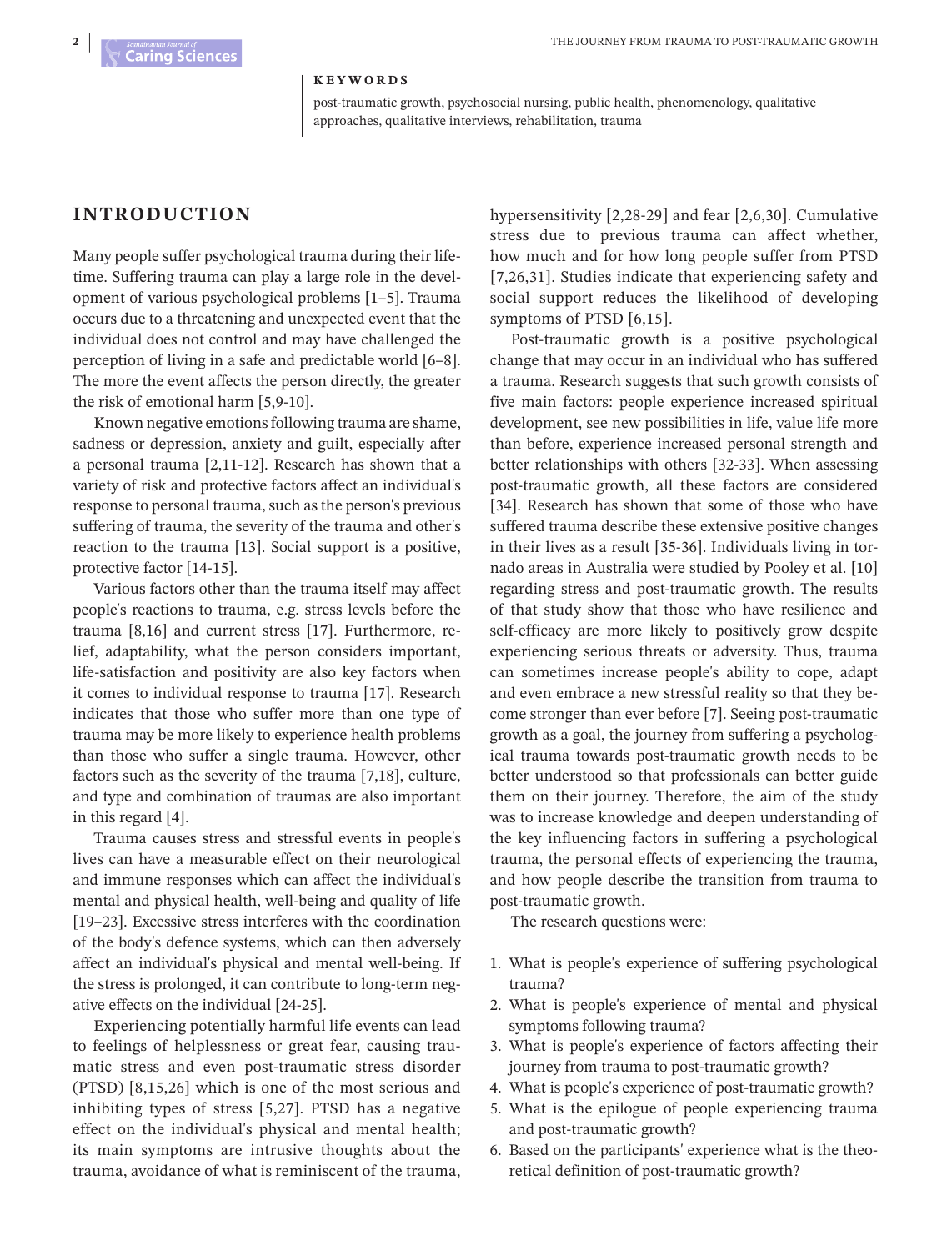## **METHODOLOGY**

To answer the research questions, a phenomenological method was used, i.e. the Vancouver-School of doing Phenomenology (in short Vancouver-School), which aims to understand participants' experiences of certain phenomena by examining their description and interpretation of their experiences [37]. Each participant is seen as a case study, and the method is based on analysis of individual cases (steps 1–7) and then an inter-cases analysis (steps 8–12). The implementation of the study was conducted consistent with these 12 main research steps (see Table 1).

The research process in the Vancouver School is characterized by seven main cognitive factors which are set up as a circular process which is repeated throughout the research process (see Figure 1).

## **Inclusion criteria**

Inclusion criteria included having suffered a psychological trauma and having been unable to work or having dealt with reduced working capacity following the trauma due to physical and/or mental health reasons caused by the trauma, followed by a self-described post-traumatic growth. Further inclusion criterion was that a participant had not received a psychiatric diagnosis before the psychological trauma and that more than six months had passed since the participants suffered the trauma.

#### **Sample**

The participants were recruited in collaboration with different rehabilitation resources and among colleagues, who

| <b>TABLE 1</b> The 12 basic steps of the research process of the Vancouver School in this study |  |
|-------------------------------------------------------------------------------------------------|--|
|-------------------------------------------------------------------------------------------------|--|

| Steps in the research process                                                                                                                    | What was done in the present study                                                                                                                                                                                                                                                                          |
|--------------------------------------------------------------------------------------------------------------------------------------------------|-------------------------------------------------------------------------------------------------------------------------------------------------------------------------------------------------------------------------------------------------------------------------------------------------------------|
| Step 1. Selecting dialogue partners (the sample)                                                                                                 | Fourteen participants that self-reported post-traumatic growth (PTG)<br>participated in the study. When interviewed it was revealed that two of<br>them did not meet the criteria of PTG, so their data were not considered in<br>the results. Participants were therefore twelve, seven women and five men |
| Step 2 Silence (before entering a dialogue)                                                                                                      | The researchers reflected upon their preconceived ideas and consciously put<br>them aside as much as possible                                                                                                                                                                                               |
| Step 3 Participating in a dialogue (data collection)                                                                                             | One interview was conducted with each of the twelve participants, two<br>interviews with two participants, in total 14 interviews. The first author<br>conducted all the interviews which were recorded, written verbatim in a<br>computer, and encrypted                                                   |
| Step 4. Sharpened awareness of words (data analysis)                                                                                             | Data collection and data analysis ran concurrently. The interviews were read<br>repeatedly by the researchers and comments were written on the margins<br>to find the core of the interview and trying to answer the research question                                                                      |
| Step 5. Beginning consideration of essences (coding)                                                                                             | Each interview was analysed in detail, and main themes and subthemes were<br>constructed                                                                                                                                                                                                                    |
| Step 6. Constructing the essential structure of the<br>phenomenon from each case (individual case<br>construction)                               | The main themes and subthemes in each participant's story was highlighted<br>and the most important themes constructed into an individual analytic<br>framework                                                                                                                                             |
| Step 7. Verifying each case construction with the<br>relevant participant (verification 1)                                                       | All participants confirmed their individual analytic framework                                                                                                                                                                                                                                              |
| Step 8. Constructing the essential structure of the<br>phenomenon from all the cases (meta-synthesis of<br>all the different case constructions) | All individual analytic frameworks were compared and constructed into one<br>main analytic framework (Figure 2)                                                                                                                                                                                             |
| Step 9. Comparing the essential structure of the<br>phenomenon with the data for verification<br>(verification 2)                                | For verification, all the transcripts were read over again and compared to the<br>final analytic framework                                                                                                                                                                                                  |
| Step 10. Identifying the overriding theme which<br>describes the phenomenon (construction of the<br>main theme)                                  | The challenging journey from trauma to post-traumatic growth: Lived<br>experiences of facilitating and hindering factors                                                                                                                                                                                    |
| Step 11. Verifying the essential structure with the<br>research participants (verification 3)                                                    | All participants verified the final analytic framework and the main theme,<br>except one participant who did not reply                                                                                                                                                                                      |
| Step 12. Writing up the findings (multivoiced<br>reconstruction)                                                                                 | The participants are quoted directly to increase the trustworthiness of the<br>findings and conclusions                                                                                                                                                                                                     |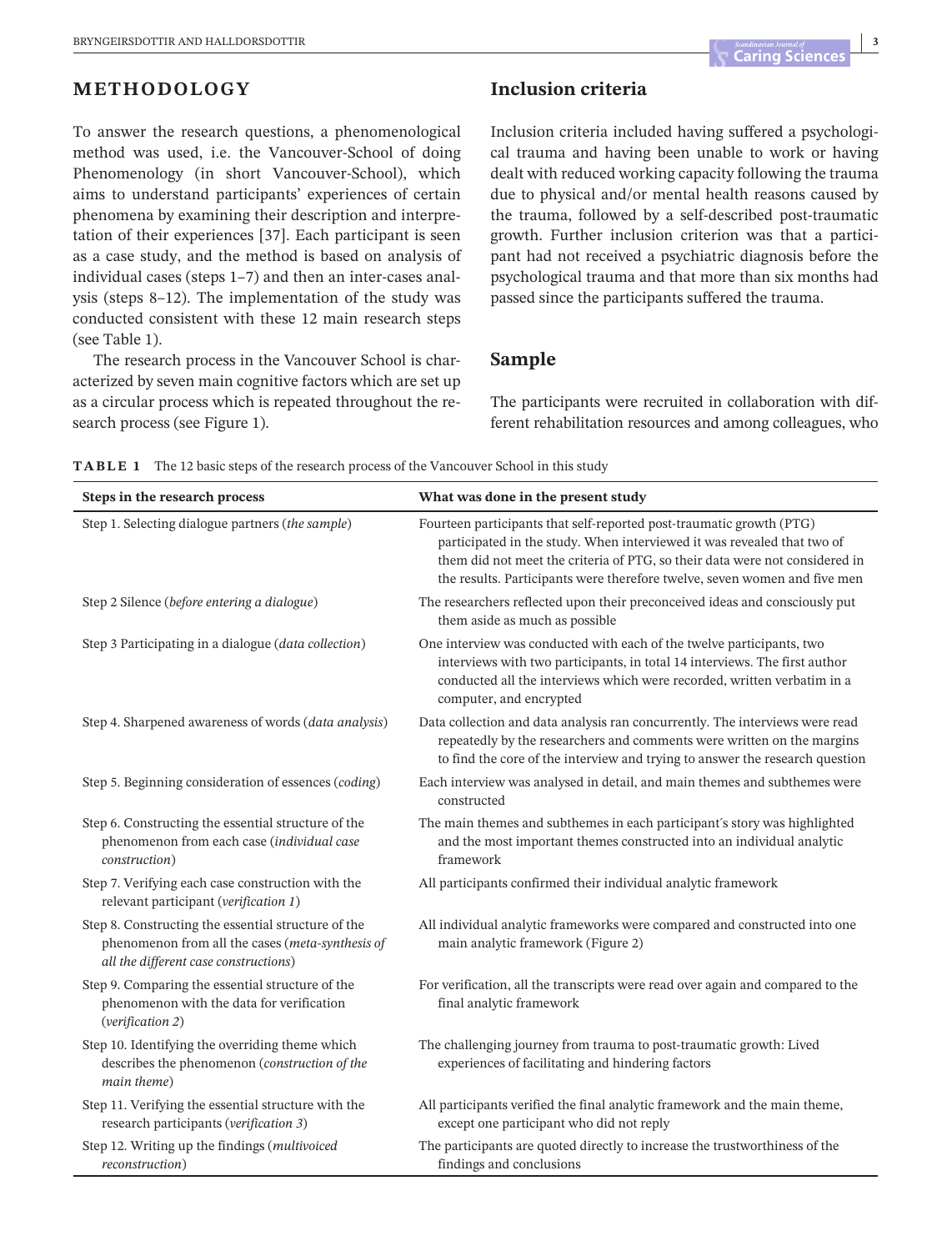

**FIGURE 1** The research process of doing phenomenology in the Vancouver School [Modified figure from Halldorsdottir, S. (2000)[37, p. 56]. Used with permission]. This cycle is repeated in every of the 12 steps of the Vancouver School

**TABLE 2** The working definition of post-traumatic growth (PTG) used in the study

An individual who has reached post-traumatic growth experiences positive personal changes as a result of a struggle with a traumatic event. The individual has increased personal strength, improved relationships with others, experiences positive changes in attitudes and appreciation towards life and sees new possibilities in life. The experience, though negative in itself, has had positive meaning for the person

*Note:* [The researchers based their definition of post-traumatic growth on Ref. 16, 17, 28, 32–36]



**FIGURE 2** The journey towards post-traumatic growth

introduced the participants to the first author. A theoretical definition of post-traumatic growth was used when recruiting participants (see Table 2). To get the widest possible scope in the study, emphasis was placed on selecting participants who had suffered different types of traumas. A purposive sample was used, and interviews were conducted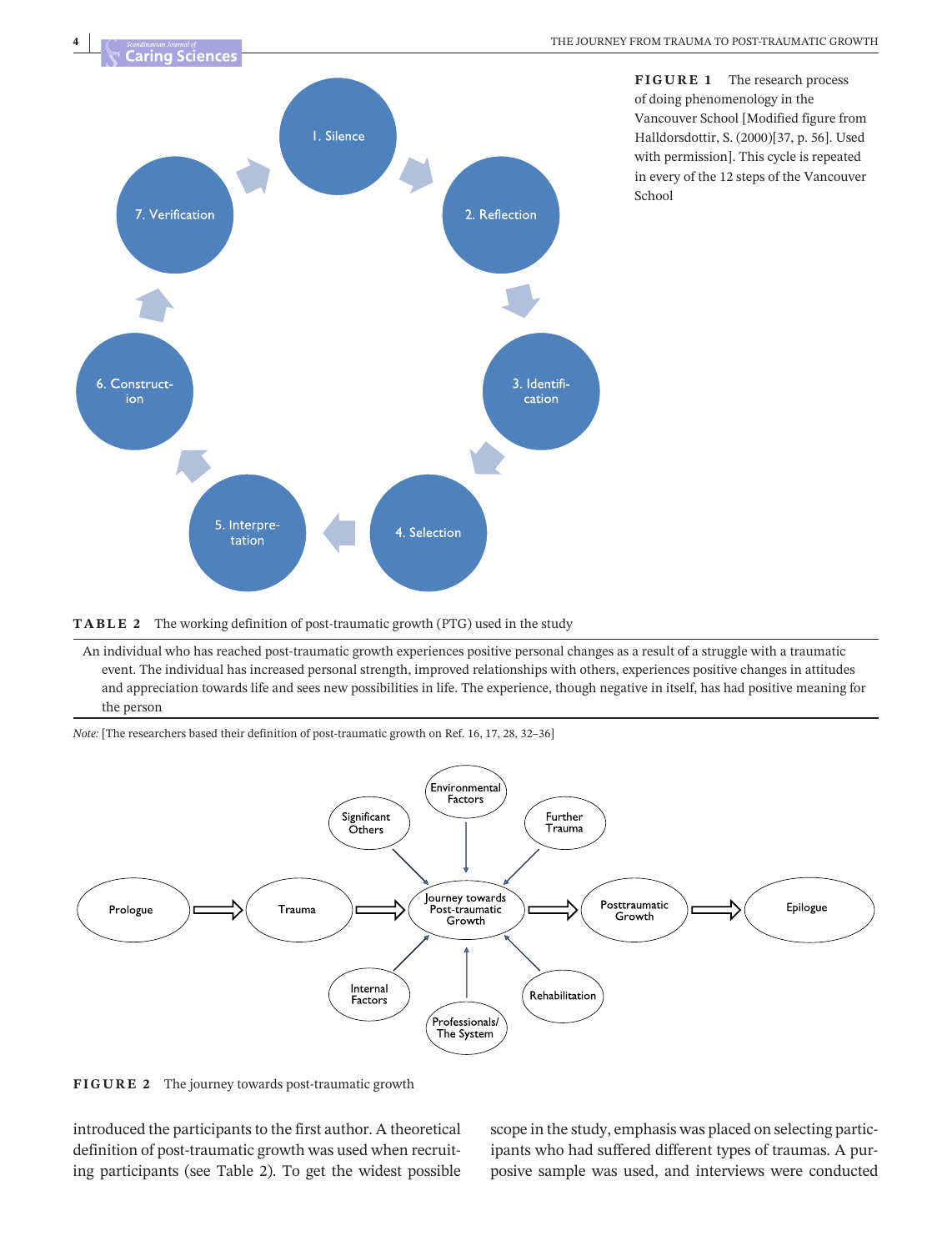with seven women and five men. The participants were aged 34–52 and had all been unable to work or dealt with reduced working capacity following their trauma.

#### **Data collection and data analysis**

An interview guide designed by the researchers was used, and the length of the interviews ranged from 23 to 81 min. The data collection and analysis are described in Table 1. Examples of interview questions are, e.g. how would you describe your experience of suffering a psychological trauma? Can you describe the mental and physical symptoms following the trauma? Can you describe your experience of factors affecting your journey from trauma to post-traumatic growth? How would you describe your experience of post-traumatic growth? Can you tell me about the epilogue of your experience of trauma and post-traumatic growth? The interviews were conducted via a tape recorder in places chosen by the participants during a three-month period. After the initial data analysis of the first author, both authors were involved in the data analysis and data presentation. The first author is experienced in interviewing people, and the second author has a 34-year experience of doing qualitative research.

#### **Validity and reliability**

To reduce the likelihood of homogeneity, participants were selected who had suffered different kinds of trauma, of both sexes and of diverse ages. Interviews were conducted until the researchers agreed that data saturation had been achieved and the research questions could be answered.

The first author who conducted and did the primary analysis of all the interviews is an MSc nurse with broad experience of nursing for the past 25 years. She has considerable knowledge and experience of in-depth interviews and of building rapport with respondents. She has personal experience of suffering psychological trauma followed by post-traumatic growth. Blythe et al. [38] investigated the challenges of being an insider in storytelling research and found that this can have both advantages and disadvantages. It is important that researchers are aware of these possibilities and take measures to minimise their effects [38-39]. The first author was aware that her experience of post-traumatic growth could influence the research process. To minimise that risk, she consciously set aside her preconceived ideas of the subject, using the research process in the Vancouver School (see Figure 1) and by supporting the results by direct quotations from

the participants. The research process in the Vancouver-School has inbuilt verification in steps 7, 9 and 11 which increased the validity and reliability of the study, so all participants reviewed their own individual analytic framework as well as the final analytic framework (all but one who did not respond) (see Table 1).

#### **Research ethics**

The main principles of research ethics guided researchers in the study. The Icelandic National Bioethics Committee granted permission to conduct the study (reference no: VSN-15-102). Each participant received an introductory letter and an oral presentation about the study and signed an informed consent. In the introductory letter, possible participants were informed about the purpose of the study, the research method and what was involved in participation. They were informed of their rights to participate voluntarily and to withdraw from the study whenever they wished, as well as of anonymity and absolute confidentiality. Transcripts with anonymised interview data were stored in a locked cabinet in a safe place. All names in the study are pseudonyms.

It was recognised that participation in the study could cause participants' emotional distress asthey were reviewing difficult periods in their lives. Therefore, the first author contacted each participant again by phone 7–10 days after each interview to check on their well-being and again later in the research process to seek verification of each individual case construction with the relevant participant (*verification 1*, *step 7* in the research process), as well as the verification of the final analytical framework (*verification 3, step 11*). Participants were offered the psychological support of a mental health professional, free of charge, if they felt the need for one. No participant took advantage of that.

## **RESULTS**

The psychological traumas the participants suffered were negative in themselves and had a lasting effect on their lives. Everyone described how this life experience had shaped them as persons and influenced how they view life today. For the participants, post-traumatic growth was more of a journey than a destination and there were many influencing factors on the journey, both facilitating and hindering ones. The overall findings are shown in Figure 2, as well as in Tables 3–6. Figure 2 portrays the six main influencing factors that affected the participant's journey towards post-traumatic growth. It also shows the prologue to the trauma and, finally, the epilogue, i.e. how the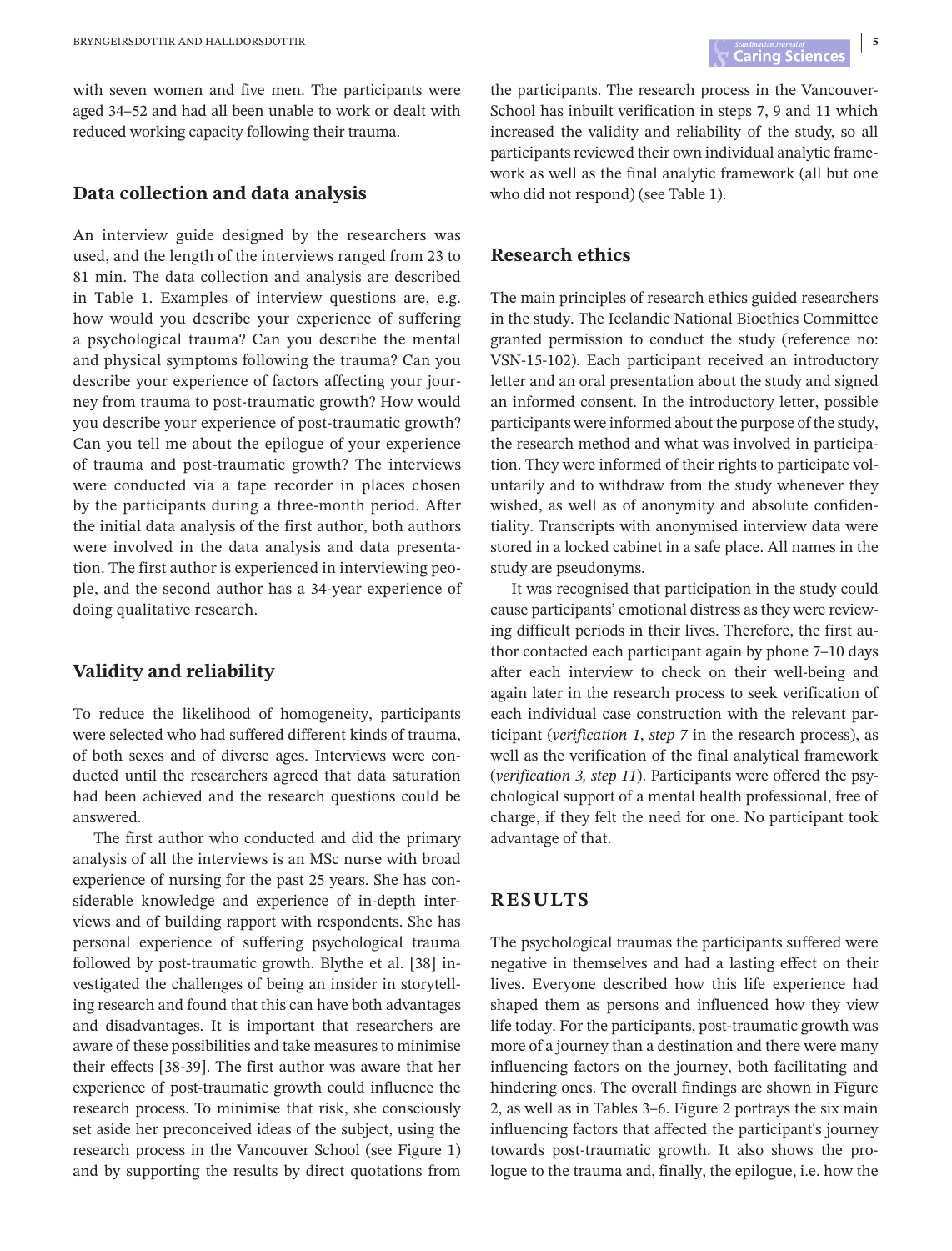participants felt today, their 'heavy days' and the lessons they have learned from their challenging life experience.

## **The prologue: The participants' history and past traumas**

When participants started to tell the story of their journey from trauma towards post-traumatic growth, they talked about their previous traumas. They described how previous life experiences influenced their reaction to the latest trauma that almost caused them to lose their health. Ten participants spoke unsolicited about their childhood, describing challenging conditions and poor parenting methods at their childhood homes and the psychological traumas they suffered as children. Hannah reminisced:

> [There] was a lot of drinking in the home, lack of money and such. You watched domestic violence and your parents were fighting and you did not get this warmth in childhood as you show your own children today. There was no kiss and "I love you" … You got no help with homework or anything so you were teased throughout primary school and performed very badly in school. I did not understand anything.

Participants linked their characters and defences in adulthood to their childhood experiences, but few of them had processed their childhood suffering and traumas. Gregor recounted:

> I was raised in such a way that you should not complain, and you should not cry. I should be big and strong, and I've always been like that

… at the end I just broke. There was something [within me] that just broke.

Seven participants felt that difficult experiences in their youth had been a good preparation for the trauma they suffered later in life. Liam explained: 'I think that when I was very young,I grew some kind of "shell"[by suffering traumas as a young boy] and somehow this"shell" just kept me going in life … but still this "shell" was not comfortable to wear'. However, several participants described how the snowball effect of their previous traumas caused them to 'lose it.'

#### **Suffering the psychological trauma**

The psychological traumas that participants suffered and caused upheavals in their lives were of various kinds. The traumas were all very personal and were related to the participants' own life and health or those of their loved ones. All the traumas had serious and very personal consequences for the participants who came close to losing their mental and physical health. The traumas included accidents, serious illness of a child, suicide of a loved one, experiencing violence or severe bullying, losing a job, serious illness, divorce, mental illness of a loved one, adultery, serious financial problems and loss of housing. The period following the trauma was often accompanied by intense internal conflict and discomfort, which initially had a negative effect on the individual's self-esteem and interactions with others. Six participants described their feelings of anxiety and depression. Seven participants showed strong symptoms of PTSD, and three of them received a formal diagnosis of PTSD. The trauma and the process that followed had profound effects not only on the participants but also on their personal network, especially those closest to them. All the participants described mental and physical symptoms following the trauma (see Table 3), and

| <b>TABLE 3</b> Mental and physical symptoms of suffering psychological trauma |  |
|-------------------------------------------------------------------------------|--|
|-------------------------------------------------------------------------------|--|

| <b>Mental symptoms</b>                                                                                                                                                                                                                                                                                                                                                                                                                                                                                                                                                                    | <b>Physical symptoms</b>                                                                                                                                                                                                                        | <b>Quotations from participants</b>                                                                                                                                                                                                                                                                                                                                                                                                                                                                                                                                                         |
|-------------------------------------------------------------------------------------------------------------------------------------------------------------------------------------------------------------------------------------------------------------------------------------------------------------------------------------------------------------------------------------------------------------------------------------------------------------------------------------------------------------------------------------------------------------------------------------------|-------------------------------------------------------------------------------------------------------------------------------------------------------------------------------------------------------------------------------------------------|---------------------------------------------------------------------------------------------------------------------------------------------------------------------------------------------------------------------------------------------------------------------------------------------------------------------------------------------------------------------------------------------------------------------------------------------------------------------------------------------------------------------------------------------------------------------------------------------|
| Mental numbness, anxiety, fear, feeling<br>of rejection, giving up, worries, loss of<br>vision, self-criticism, mental breakdown,<br>social isolation, social phobia, depression,<br>weeping, self-pity, denial, decreased self-<br>esteem, misery, loneliness, listlessness,<br>difficulties in communication, anger,<br>suicidal thoughts, guilt, mood swings,<br>negative behavior toward others, feeling<br>helpless, sorrow, financial worries, shame,<br>loss of short-term memory, feeling fragile<br>and sensitive, uncertainty, avoiding certain<br>situations and circumstances | Increased heart rate, shortness<br>of breath, tension, sweat,<br>physical sensitivity, pain,<br>physical impairment, feeling<br>of paralysis, drug use,<br>insomnia, loss of appetite,<br>stomach aches, myositis, head<br>ache, restless sleep | The symptoms I experienced can be compared<br>to being a mental burn patient. Everything<br>is painful. All the sensors are so open. You<br>are so open emotionally that the slightest<br>stimulus is going to hurt. Everything is so<br>exaggerated, and you guard yourself as much<br>as you possibly can to defend yourself (Maria)<br>the heartbeat increases you know, the breath<br>gets shorter and the fear that life is going<br>upside down and these symptoms of<br>anxiety, you just get so tense and sweaty<br>sometimes I thought I was having a nervous<br>breaktdown (Anna) |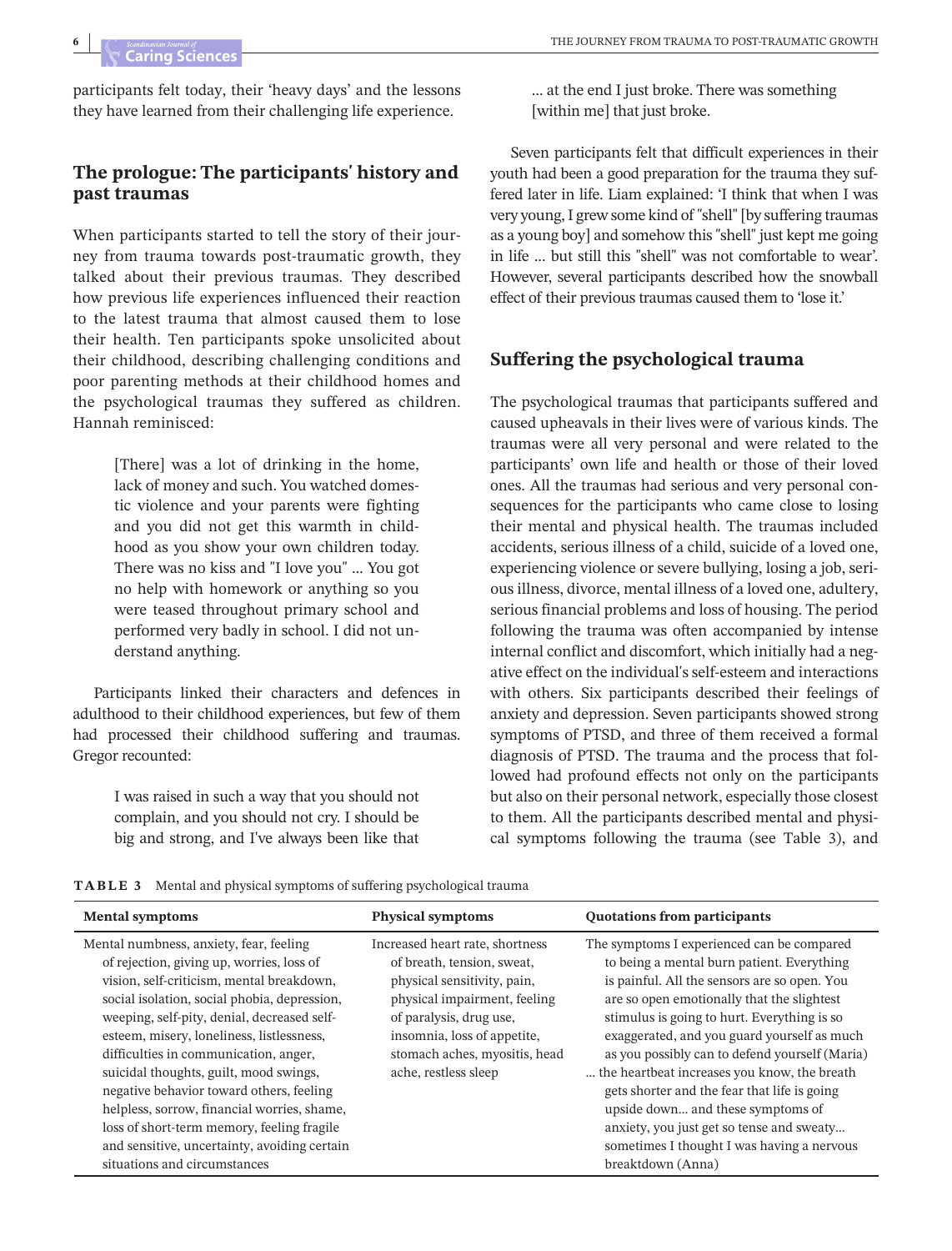these symptoms caused a significant reduction in their quality of life.

## **Key influencing factors on the journey towards post-traumatic growth**

Despite different backgrounds and trauma histories, participants had several things in common when it came to responding to the trauma, processing it and coping with it on their journey to post-traumatic growth. According to the participants' descriptions, there were various factors that influenced how life after a trauma developed, how long the symptoms of the trauma lasted and how they recovered from the psychological trauma. Everyone agreed that support had positive effects on the journey towards post-traumatic growth, while lack of support had negative effects. The six main influencing factors were significant others, environmental factors, further traumas, internal factors, professionals and the system and, finally, rehabilitation. An overview of the key influencing factors on symptoms of psychological trauma and the process to post-traumatic growth is found in Table 4.

*Significant others* were very important to the participants and had great impact on their journey either positively or negatively. The trauma generally put more strain on loved ones and their home life.

*Environmental factors*. Reactions from other people in the participants' close environment regarding their traumas were very different. Participants who experienced compassion and support said it was precious, while lack of support resulted in negative and destructive feelings.

*Further traumas* occurred in the lives of all participants on their journey to post-traumatic growth, which in all cases had negative effects on their well-being and delayed the process of post-traumatic growth. Four participants felt that the help they had already received from professionals in dealing with previous traumas was useful when further traumas occurred. Five participants felt that previous traumas helped them to deal with further traumas. Liam described this:

> I felt like I was … so used to this [to suffer trauma] … it did not surprise me anymore. It turned into anger or something. But nothing like "why me" or something like that … it all just stopped surprising me.

The most frequent type of further trauma was related to the participants' poor economy due to prior trauma.

*Internal factors* of all participants had either positive or negative effects on the symptoms of the trauma, the

sequence of events that followed and the processing of the trauma. The most important internal factors mentioned were willpower and courage. Good upbringing, self-examination and previous suffering of traumas were among the factors that the participants felt had positive effects on their journey. On the other hand, they felt that uncertainty, self-prejudice, co-dependency and financial worries were strong negative factors that delayed their journey towards post-traumatic growth.

*Professionals and 'the system'*. Eleven participants had used professional help and felt that it had helped them very much. The participants sought advice and assistance of various kinds, e.g. from psychologists, trade unions, family counsellors, health professionals, social services, alternative medicine, lawyers and most participants were satisfied with these services. However, they often found information and guidance on possible next steps unsatisfactory and felt that the various systems pointed at each other. As a result, the participants sometimes experienced complete confusion, which had a negative effect on their mental and physical well-being and recovery process. So, these services had various effects on their well-being, either in a positive or negative way.

Six participants considered it necessary to make changes to many existing 'systems' in society to better care for people suffering from psychological trauma.

> When people suffer trauma [it is important] that there is someone there for you within the health care system who will take you by the hand and guide you for the first week or two, to get you started. Someone who calls just to follow up on this. I think it is crucial for people who suffer traumas … There is also a need for flexibility in the labour market for people who experience such a situation (John).

Nine participants found it difficult to pursue their rights and find ways to respond to the challenging situation in which they found themselves as Ivor explained: 'The only answer I got was "you have no rights here"'.

*Rehabilitation*. Specialised rehabilitation measures were very important to those participants who utilised them. Participants emphasised the importance of early intervention and long-term management and support. Most participants received their rehabilitation from vocational rehabilitation services. How they got in touch with those services differed greatly as did the time that elapsed from their trauma until they got to know the rehabilitation services, which was from a few months up to seven years. The participants were satisfied in general with the services and the consultants' work and described the service as a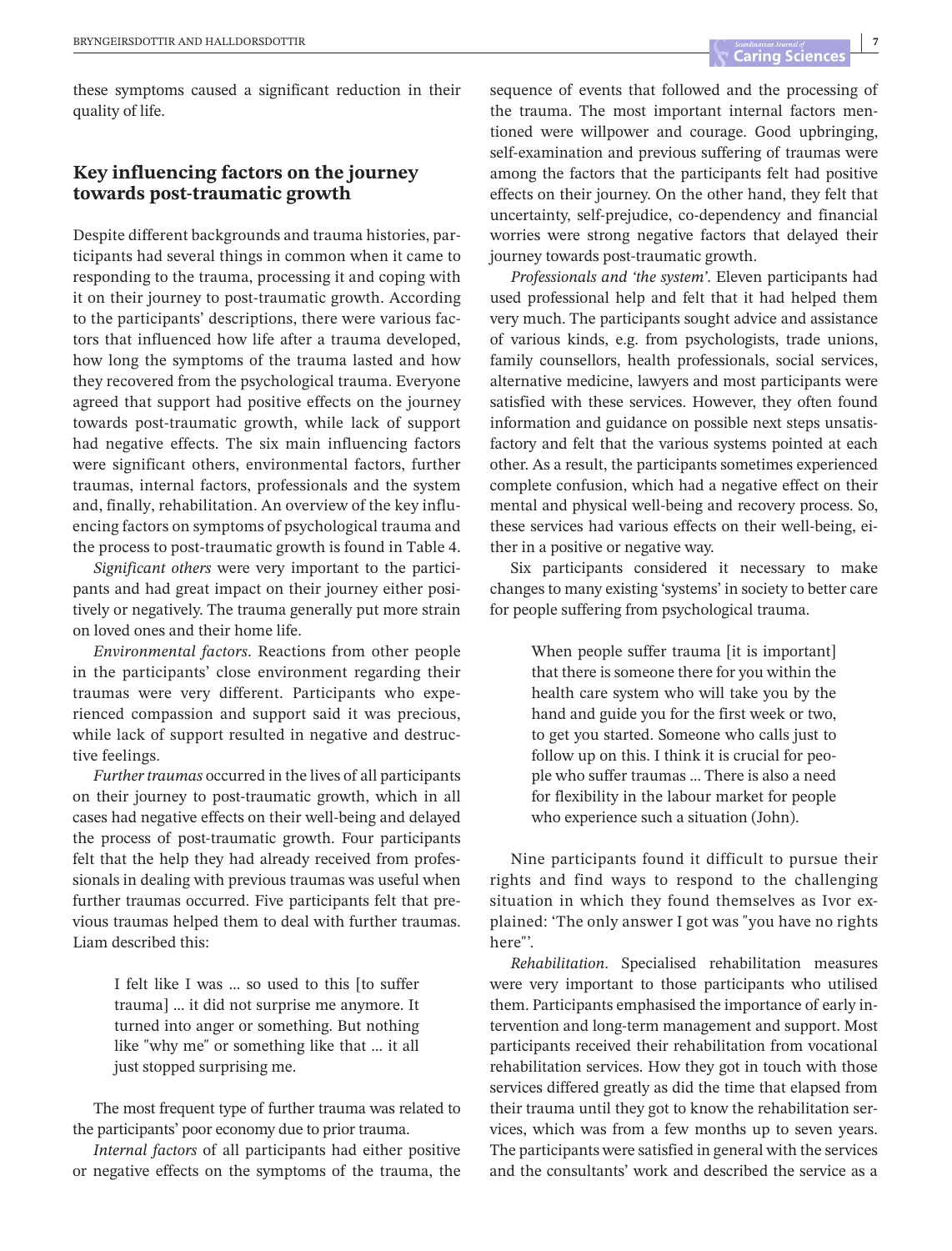| <u>. דחח די</u>              | The definition of the content of the content of the content of the content of the content of the content of the content of the content of the content of the content of the content of the content of the content of the conte                                                                                                                                                                                    |                                                                                                                                                                                                                                                                                                                                                                                                                                                                                                                                                                                                                                                                                                                                                   |
|------------------------------|-------------------------------------------------------------------------------------------------------------------------------------------------------------------------------------------------------------------------------------------------------------------------------------------------------------------------------------------------------------------------------------------------------------------|---------------------------------------------------------------------------------------------------------------------------------------------------------------------------------------------------------------------------------------------------------------------------------------------------------------------------------------------------------------------------------------------------------------------------------------------------------------------------------------------------------------------------------------------------------------------------------------------------------------------------------------------------------------------------------------------------------------------------------------------------|
|                              | Description of the theme                                                                                                                                                                                                                                                                                                                                                                                          | Quotes of participants                                                                                                                                                                                                                                                                                                                                                                                                                                                                                                                                                                                                                                                                                                                            |
| 1. Significant others        |                                                                                                                                                                                                                                                                                                                                                                                                                   |                                                                                                                                                                                                                                                                                                                                                                                                                                                                                                                                                                                                                                                                                                                                                   |
| Children                     | Most of them described feeling of guilt for failing their children, not being<br>All participants were parents and described the importance of their<br>able to care for them as usual when dealing with the trauma<br>children as their solid core in life                                                                                                                                                       | that responsibility I didn't take care of them, didn't buy them what they needed<br>in my arms and I remember that I thought"this is what matters, this is my core"<br>I wasn't aware of what I was doing to them. That is a really difficult experience to<br>After my trauma I drove straight home my children were there and I held them all<br>my children had to take care of themselves even though they were too young for<br>face (Karen)<br>(Maria)                                                                                                                                                                                                                                                                                      |
| Spouses (current/<br>former) | Five of eight current spouses affected the process of PTG in a positive way<br>had a positive affect on their<br>All ex-spouses had a negative affect on the process of PTG<br>Four participants described how new love<br>PTG                                                                                                                                                                                    | My wife held the family together, she got me on my feet she was the rock in our lives<br>It was incredibly refreshing to meet a man who found me pretty and fun and wanted<br>to be with me because I was me. It was good for my self esteem and I became more<br>She said she was going to ruin me completely just leave me in a ditch to get even<br>optimistic and happy (Maria)<br>at the time (Ivor)<br>(Gregor)                                                                                                                                                                                                                                                                                                                             |
| Close family                 | Most of the close family members were supportive i.e. regarding financial<br>support, psychological support, caring and love, help with children<br>Some described a lack of support from their loved ones which was<br>and household, help with the social system etc<br>difficult for them                                                                                                                      | The support of the family was incredible that was the greatest help for us incredible<br>My dad was not very supportive he was a little preoccupied with what others would<br>say gossip and such his reaction hurt me, I admit that (Maria)<br>support (John)                                                                                                                                                                                                                                                                                                                                                                                                                                                                                    |
| Friends                      | Three male participants described their experience of mixed feelings,<br>carelessness, rejection and negative attitude from their friends<br>Eight participants felt supported by their friends                                                                                                                                                                                                                   | was stupid, that I was overreacting "you are all fine now aren't you?" like it was<br>that I had started to take medicine because of my mental distress they thought it<br>You need this warm friendship or the family that stands with you and also advice<br>all over (John)<br>(Anna)                                                                                                                                                                                                                                                                                                                                                                                                                                                          |
| 2. Environmental factors     |                                                                                                                                                                                                                                                                                                                                                                                                                   |                                                                                                                                                                                                                                                                                                                                                                                                                                                                                                                                                                                                                                                                                                                                                   |
| Other people                 | Participants described different experiences of either support or negative<br>reactions from other people. Some experienced people dividing into<br>Seven participants hid their feelings and thoughts from other people in<br>others felt prejudiced since<br>order to protect themselves and maintain their dignity<br>their condition was concidered mental illness<br>groups either for them or against them, | felt sorry for me. So I just held my head up high and smiled and if I felt bad I just<br>People that hardly knew anything about my situation had strong negative opinions of<br>to defend myself. I had no interest in whining about anything around people who<br>me and expressed their feelings to me it was very uncomfortable and increased<br>asked very personal questions and then maybe went and slandered about me or<br>When I was around people, I just pretended to be all right. I felt it was the best way<br>An acquaintance of mine made it clear to me that it was totally ok to get another<br>medical opinion which I did and I met a great new doctor (Beatrix)<br>my stress and loneliness (Anna)<br>stayed at home (Maria) |

**TABLE** 4 Participants' experience of factors affecting their journey from trauma to post-traumatic growth **TABLE 4** Participants' experience of factors affecting their journey from trauma to post-traumatic growth

**8**

(Continues) (Continues)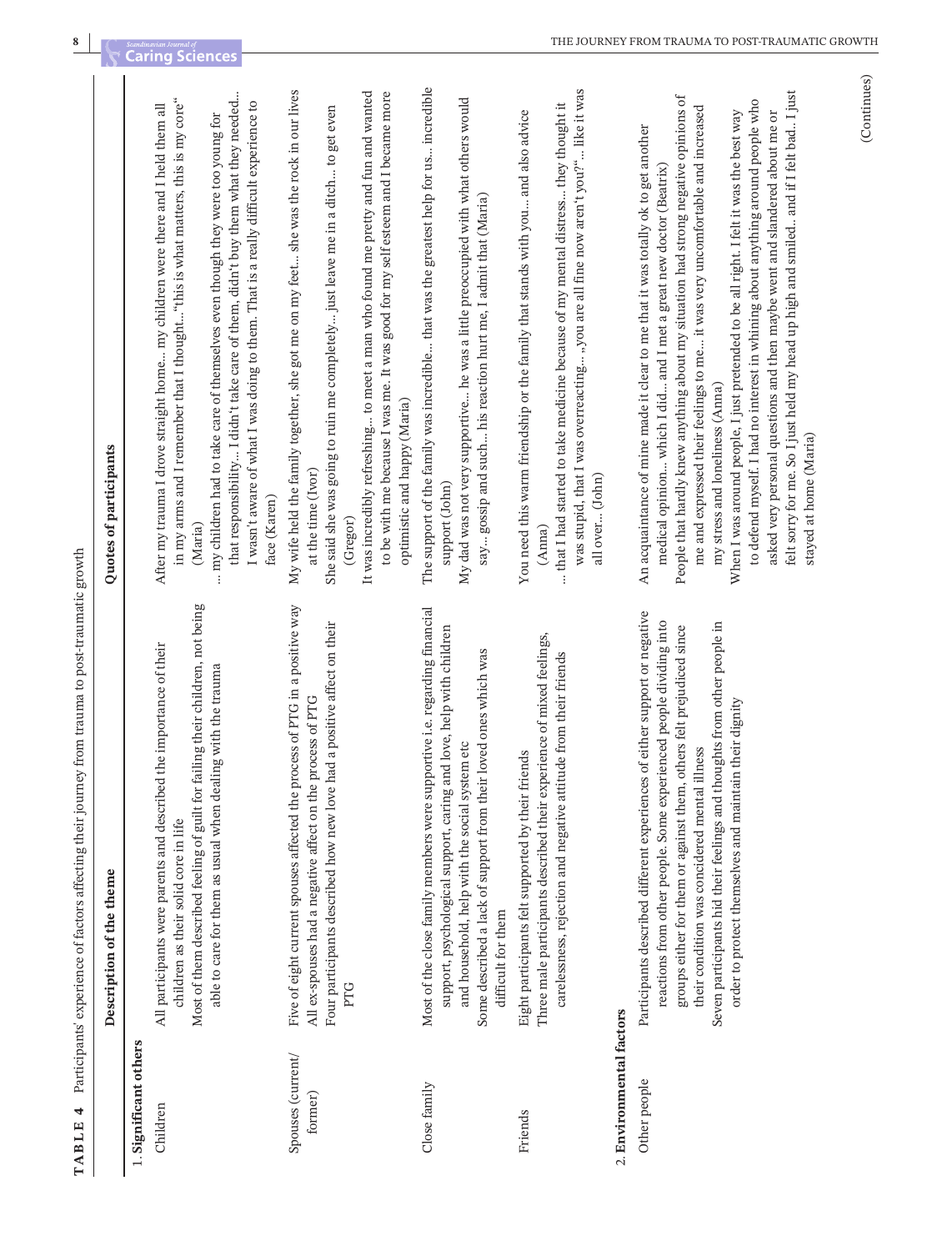| đ      |
|--------|
| í<br>F |
|        |
| ď<br>ŧ |

**9**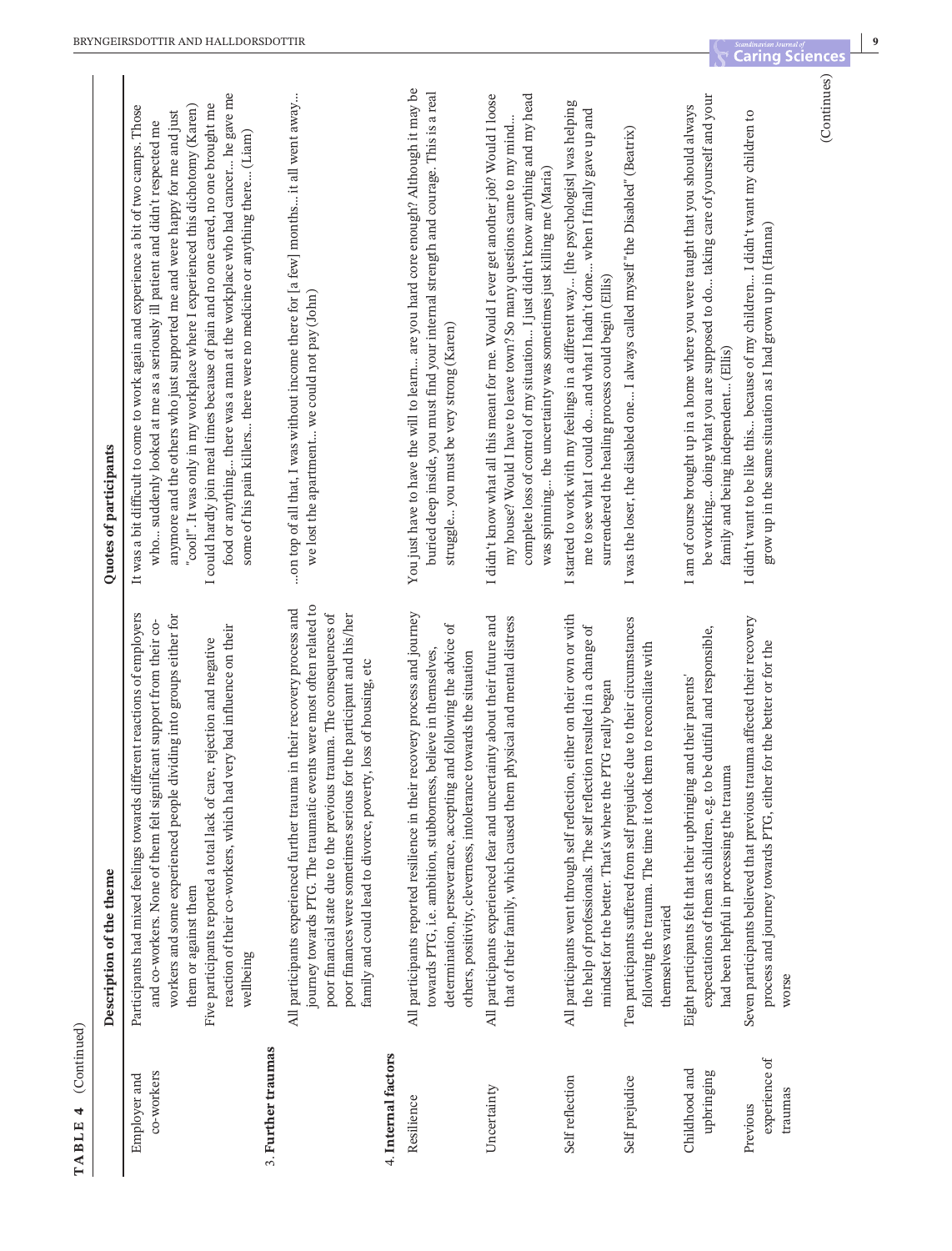| ÷      |
|--------|
| ω<br>Ē |
| ⋍<br>đ |
| H      |

|                             | Description of the theme                                                                                                                                                                                                                                             | Quotes of participants                                                                                                                                                                                                                                                                                                                                                                                                                              |
|-----------------------------|----------------------------------------------------------------------------------------------------------------------------------------------------------------------------------------------------------------------------------------------------------------------|-----------------------------------------------------------------------------------------------------------------------------------------------------------------------------------------------------------------------------------------------------------------------------------------------------------------------------------------------------------------------------------------------------------------------------------------------------|
| concerns<br>Financial       | discomfort and uncertainty about the future, thus being a particularly<br>strong and negative factor on their recovery process and journey<br>erns that led to anxiety,<br>Six participants experienced financial conc<br>towards PTG                                | I was just destroyed.  I just wanted to deliver the mail or something, just to try to get<br>some money but I couldn't. The mental side went completely (silence for 4 sec)<br>down the drain (Ivor)                                                                                                                                                                                                                                                |
| Codependency                | Five participants described how their codependency had influenced their<br>whole life in a negative way. They neglected themselves and avoided<br>to face their real situation, which influenced their recovery process<br>and journey towards PTG in a negative way | do anything for myself I just didn't excist I think I've always been like that my<br>I was so codependent, I had no idea of who I was years before [the trauma] I didn't<br>childhood was challenging, I always had to watch my step and be careful there<br>was always some uncertainty about what was about to happen (Karen)                                                                                                                     |
| 5. Professionals/the system |                                                                                                                                                                                                                                                                      |                                                                                                                                                                                                                                                                                                                                                                                                                                                     |
| Psychotherapy               | Eight participants sought psychological help at some point in their<br>recovery process, which they all considered helpful except one<br>participant                                                                                                                 | process your trauma, it doesn't matter how trauma happens it really helped to<br>Fortunately, I had psychotherapy to deal with my situation It matters how you<br>deal with my situation to talk about it (John)                                                                                                                                                                                                                                    |
| Family counseling           | which they found useful<br>Five participants sought family counseling                                                                                                                                                                                                | [the family counsellor] gave me the permission to say that I wasn't well, I was sick<br>I knew that everything was going wrong I just didn't know what to do and there she<br>to admit that I couldn't continue doing what I was supposed to do (Naomi)                                                                                                                                                                                             |
| Physician                   | Five participants talked about the involvement of their GP, which they<br>found caring though one participant wished that the GP had paid<br>more attention to his mental well-being                                                                                 | not good I wish he had sent me to a psychologist earlier then maybe I wouldn't<br>My GP was so great, just wonderful. She encouraged me and had so much faith in me<br>I saw my GP a lot and I had told him multiple times that my psychological status was<br>have gone down all this slope and maybe the slope wouldn't have been so long<br>and I could call her whenever I wanted this gave me a great feeling of security<br>(Maria)<br>(Liam) |
| Unions                      | found their union supportive, one described the help as random and<br>Five participants involved their union after their trauma. Two of them<br>two participants didn't perceive any support from their union                                                        | The secretary [at the union] told me that I should seek for vocational rehabilitation<br>I called my union and they said that they couldn't help me. And then I had no idea<br>services that was a good step forward (Ellis)<br>what to do next (Ivor)                                                                                                                                                                                              |
| Hospital care               | participant described a very negative experience at the hospital that he<br>Four participants described their experience of hospital care. Three<br>of them were satisfied with the service at the hospital while one<br>hasn't fully recovered from                 | over". That lesson was very important to allow yourself to be sick sometimes and<br>It was the arrangement from the hospital that kept me going and I remember they<br>also said "now you're just not well", when the downslide came, and "now you just<br>go to bed and pull the quilt up over your head if you need to and after a while it's<br>it would not be final (Karen)                                                                    |
| medicine<br>Alternative     | helpful in their PTG process e.g. meditation, massage and healing<br>Four participants found alternative medicine or alternative therapy                                                                                                                             | physical wellbeing there I could finally find the relaxation that I needed to carry<br>My masseur kept me alive he had such a good effect on my psychological and<br>on I had to find some relaxation (Maria)                                                                                                                                                                                                                                       |
|                             |                                                                                                                                                                                                                                                                      | (Continues)                                                                                                                                                                                                                                                                                                                                                                                                                                         |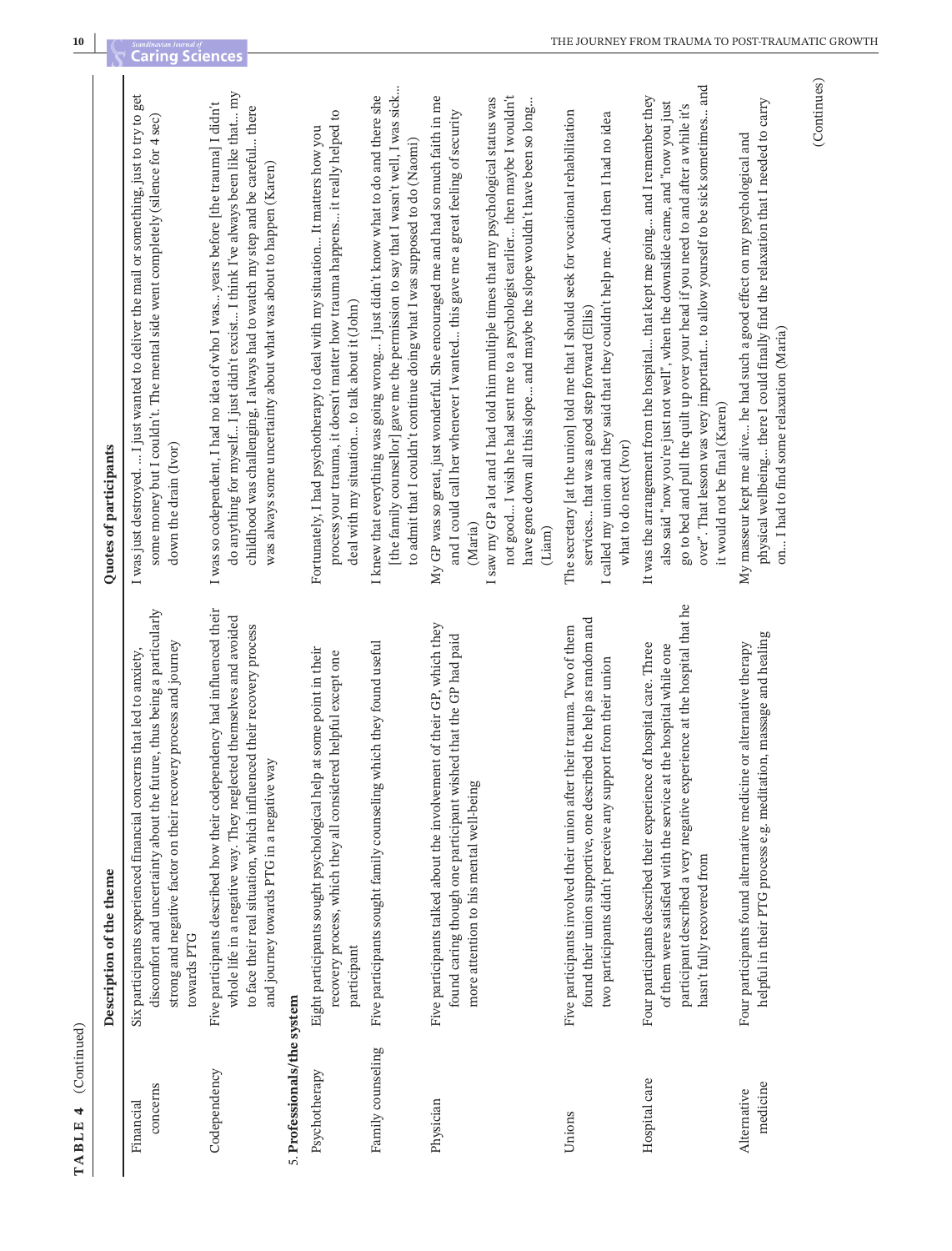|                   | Description of the theme                                                                                                                                                                                                                                                                                                                                                                                                                                                           | Quotes of participants                                                                                                                                                                                                                                                                                                                                                                                                                                                                                                                                                                                                                                                                                                                                                                                                                                                                                  |
|-------------------|------------------------------------------------------------------------------------------------------------------------------------------------------------------------------------------------------------------------------------------------------------------------------------------------------------------------------------------------------------------------------------------------------------------------------------------------------------------------------------|---------------------------------------------------------------------------------------------------------------------------------------------------------------------------------------------------------------------------------------------------------------------------------------------------------------------------------------------------------------------------------------------------------------------------------------------------------------------------------------------------------------------------------------------------------------------------------------------------------------------------------------------------------------------------------------------------------------------------------------------------------------------------------------------------------------------------------------------------------------------------------------------------------|
| Social services   | Three participants used social services. Their perception of the service<br>a humiliating experience<br>differed from being supportive to being                                                                                                                                                                                                                                                                                                                                    | We went to see them [the social services] they said that since I had so much income<br>children and financial support because my situations were just terrible, I had<br>From them [social services] I got all kinds of advice and support regarding the<br>before my trauma they couldn't help us (Igor)<br>nothing to offer my children (Naomi)                                                                                                                                                                                                                                                                                                                                                                                                                                                                                                                                                       |
| 6. Rehabilitation |                                                                                                                                                                                                                                                                                                                                                                                                                                                                                    |                                                                                                                                                                                                                                                                                                                                                                                                                                                                                                                                                                                                                                                                                                                                                                                                                                                                                                         |
| Education         | their trauma, which promoted their personal and social courage and<br>Five participants went to school/continued their education following<br>encouraged them to think outside the box                                                                                                                                                                                                                                                                                             | It was incredibly refreshing to walk into a completely different world, to take on new<br>tasks, meet people on your own terms, learn something new, and meet such a<br>wonderful attitude and demeanor (Maria)                                                                                                                                                                                                                                                                                                                                                                                                                                                                                                                                                                                                                                                                                         |
| Labour market     | The Rehabilitation Services supported their people in going back to work.<br>Only two participants went back to their previous jobs; one of those<br>Six participants experienced a lack of cooperation and flexibility in the<br>All participants reported that being able to work was a very important<br>factor in their recovery process and journey towards PTG<br>had problems with the company in going back to her job<br>labor market when they wanted to go back to work | when you move from 100% working capacity to 100% working incapacity and then<br>There was everywhere the same answer, "no, you are not suitable because you have too<br>much medical history" that is when you got some answers. Sometimes you did not<br>The labour market needs to be more flexible towards people recovering from trauma<br>To go to work to be a part of society, a part of life in general to experience humor,<br>and that something is wrong just talking to people who are working, just about<br>suddenly at one point you are expected to go out there and work a full time job<br>just talking to people about something without it being non-stop about illness<br>everyday issues, the weather it lifted me to another level (Florence)<br>even get an answer! It was awful not even getting an answer! (Ellis)<br>when some paper [certificate of illness] expires (John) |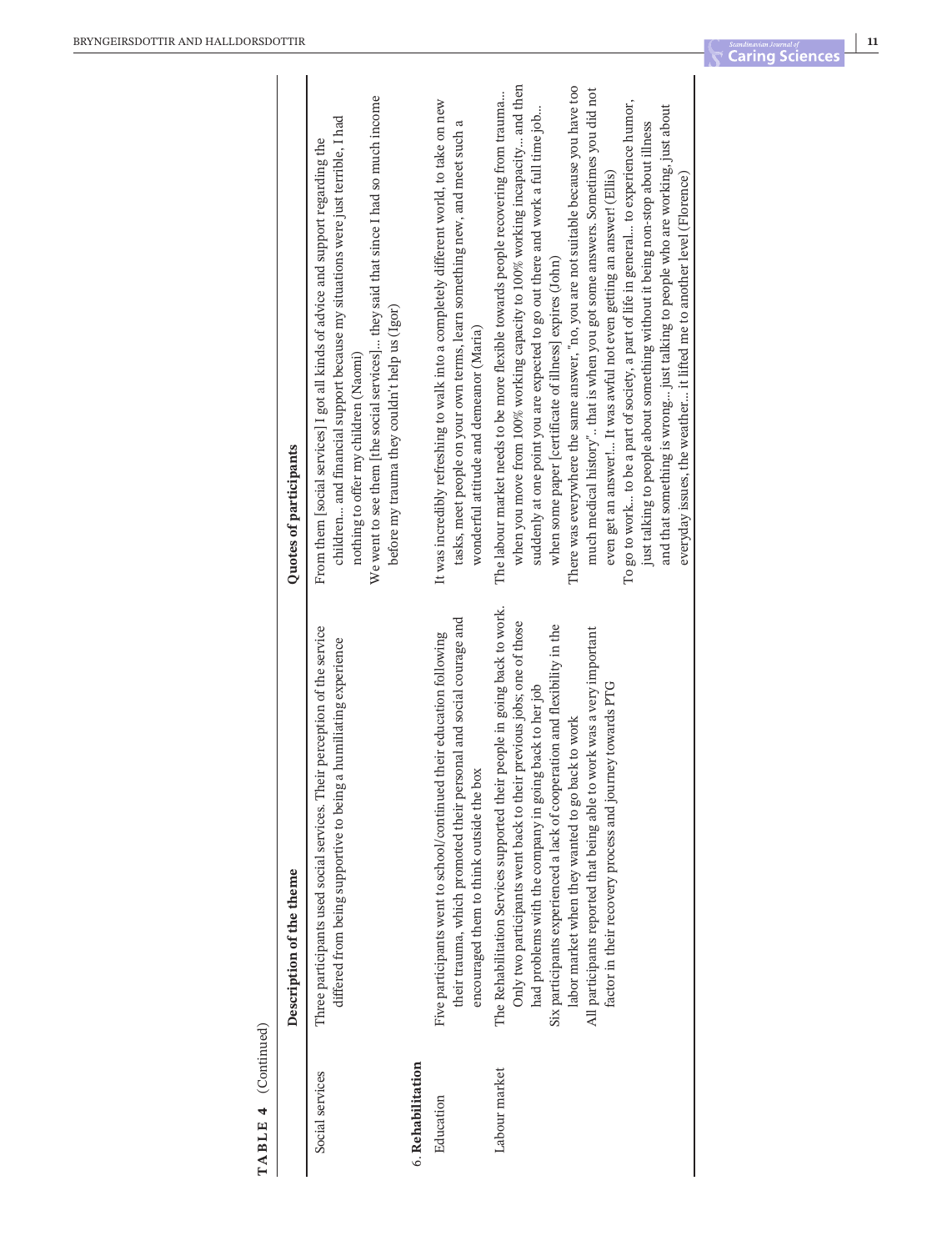positive turning point in their recovery process and journey to post-traumatic growth. They underlined the individual's own will and positivity as the key to success in rehabilitation.

> It is meaningless to go in there just to pretend to take part in this … and you must take part with a positive mindset (Liam).

Five participants started or continued their studies and found this to have a constructive effect on their lives.

The rehabilitation services supported people in going back to work. Only two participants went back to their previous jobs; one of those had problems with the company in going back to her job. Employment, however, was very important to the participants and had a constructive effect on their lives but six participants reported hindrances when entering the labour market after their recovery.

#### **The journey towards posttraumatic growth**

All participants said that post-traumatic growth had taken place due to their own internal need for change. Each one defined their starting point and where they wanted to go. Then and not before, post-traumatic growth could begin. For many, it was the children and/or immediate family that made them realise the need for change.

> I treated my daughter so badly one time … she stopped talking to me … and in losing her, my bottom was reached … Then I started trying to fix things (Liam).

The need for change in life emerged in different ways, for example after seeing a therapist or with the help of a relative or friend or even through studying. For others, it was an internal factor and ambition that became the trigger for change towards post-traumatic growth.

All participants expressed their views on the preconditions for achieving post-traumatic growth and the usefulness of external factors such as external assistance, management and follow-up. However, in general, the participants felt that their personal qualities were most important in that matter.

> Look, I was completely broken down, lying completely flat on the ground and I just allowed myself to lie there. The thing is that sometimes you must lie down. After a certain time, you lift your head, you sit up and

look around for a while, and then maybe you lie down again, to get a little more energy. When you are ready you sit up, sit for a while to get your bearings before you get up and move on in your life again. No one can tell you to recover and you just recover. You have to feel the desire yourself and the purpose (Maria).

#### **Post-traumatic growth**

Participants all described their post-traumatic growth: how they confront their own feelings more freely, have deeper relations to others, experience personal growth, live more wholesome lives, know themselves better and have a stronger self-image. Participants described numerous other positive outcomes of their post-traumatic growth. Some had found their vision, the process being their own resurrection. They reported increased social activity, positivity, patience, being more appreciative of themselves and felt like winners in life. They discussed their feelings of economical safety, less stress, freedom, power, and energy. They said they were in love or ready to look for love, consciously nourishing their strength and did not experience any regrets. An overview of their experience isfound in Table 5, and the resulting new definition of post-traumatic growth from the participants' perspective is found in Table 6.

## **Epilogue: Optimism coupled with heavy days**

All the participants said that they were in a good place and that they were optimistic about the future, despite various uncertainties, and intended to continue working on their post-traumatic growth. Eight participants wanted to share their experiences, which was the reason for their participation in the study, and five of them had already done so. Despite their experience of post-traumatic growth, participants talked about negative long-term effects of their trauma, such as 'heavy days', impaired work capacity, inner insecurity and other negative outcomes (see Table 7).

Despite the great difficulties they encountered, the participants agreed that the positive factors that accompanied this life experience, the post-traumatic growth, outweighed the negative factors when they arose. Beatrix explained: 'I say it and I mean it, you know I'm the luckiest woman in the whole world… because I've been through these traumas which make me the woman I am today'.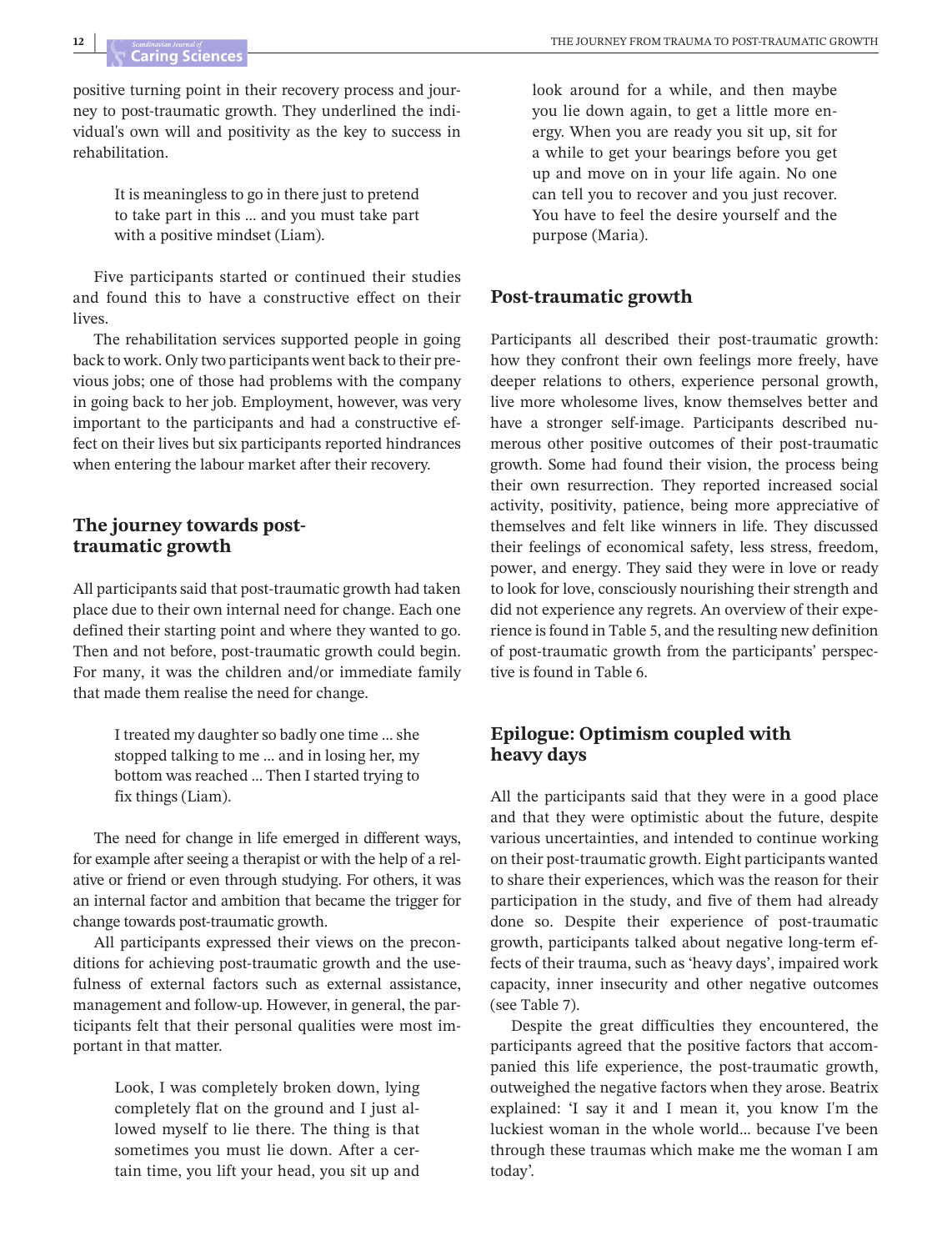**TABLE 5** Participants' experience of post-traumatic growth

| <b>Themes</b>               | Description of the theme                                                                                                                                                                                                                                                                                                                           | Quotes of participants                                                                                                                                                                                                                                                                                                                                                                                                                                                                                                                                                                                                                                            |
|-----------------------------|----------------------------------------------------------------------------------------------------------------------------------------------------------------------------------------------------------------------------------------------------------------------------------------------------------------------------------------------------|-------------------------------------------------------------------------------------------------------------------------------------------------------------------------------------------------------------------------------------------------------------------------------------------------------------------------------------------------------------------------------------------------------------------------------------------------------------------------------------------------------------------------------------------------------------------------------------------------------------------------------------------------------------------|
| Confronting own<br>feelings | The participants agreed that accepting<br>their feelings and talk about how they<br>really felt was a very important factor<br>in the process to PTG                                                                                                                                                                                               | The worst you can do is to suppress your feelings especially the<br>negative ones that grow into a big clump inside your throat<br>preventing you from talking because you would probably<br>start crying if you dared to talk today I see negative, difficult<br>feeling as tides I close my eyes and let the feelings flow to me<br>lika a wave in the sea, I feel the pain in my heart, the regret,<br>the sorrow allowing my tears to flow after a while those<br>feelings fade again I can almost hear the sound from this tide<br>of feelings and I feel better. Little by little this tide of feelings<br>takes shorter time and occurs less often (Maria) |
| Improved<br>relationships   | All participants reported improved<br>communication and deeper emotional<br>connection with their loved ones                                                                                                                                                                                                                                       | This experience (silence for 6 sec) it kind of shows me (silence for<br>5 sec) how strong the family can be if it sticks together we<br>are now stronger together than we were before (Ivor)                                                                                                                                                                                                                                                                                                                                                                                                                                                                      |
| Personal growth             | Participants considered themselves as<br>stronger, deeper, better and more<br>mature individuals than before.<br>They enjoyed life in the present and<br>had learned to appreciate and find<br>happiness in "the little things in life".                                                                                                           | I want to see my life and all that has happened to me in a<br>positive way. My experience has made me a better and more<br>understanding person (Hanna)<br>I'm not running towards the finish line anymore it's the<br>walk itself that matters, the things I get from each day, the<br>communication with others, my family and friends not only<br>the fancy house that I am going to buy in 10 years or 5 years<br>but of course I think about the future (Karen)                                                                                                                                                                                              |
| Wholesome life              | Participants described their increased<br>gratitude, serenity, joy and happiness in<br>life. They emphasized their emotional<br>values more than the material ones,<br>the bright sides in life being more<br>visible than the dark ones though life<br>wasn't perfect. They also underlined<br>the importance of looking forward to<br>the future | to sit in the garden and feel the warmth from the sun the<br>aroma from my tasteful coffe in a beautiful cup to feel the<br>wind and the rain in my face when taking a walk to receive a<br>small bouquet of crushed flowers from my child all this filled<br>my heart with joy and gratitude and I thought: "wow, this is<br>life thank you" (Maria)<br>I'm always trying to improve myself and grow I just try to look at<br>the good and positive things today (Gregor)                                                                                                                                                                                        |
| Increased self<br>knowledge | Participants became more aware of their<br>mental and physical wellness. They<br>took better care of themselves, set<br>their own limits and handled their<br>circumstances in their own way                                                                                                                                                       | Part of the lessons learned is to take small steps and learn now<br>I know how many candles it is safe for me to light I know my<br>limits, I know the circumstances in life that I need to feel good<br>I know the vehicle [myself] and I just drive the vehicle on the<br>speed it can handle or is realistic for me (Karen)                                                                                                                                                                                                                                                                                                                                    |
| Stronger self image         | Most participants claimed to be more<br>self-confident and self-respectful, being<br>more tolerant of themselves and others.<br>Many of them experienced constant<br>growth                                                                                                                                                                        | People should stand by themselves, both men and women life is<br>not easy at all but not daring to do anything is not the easiest<br>way. The traumas occur anyway, whether it is a divorce, death<br>or illness, that's just how it is, we will all be afflicted at some<br>point (Anna)                                                                                                                                                                                                                                                                                                                                                                         |

#### **TABLE 6** A new theoretical definition of post-traumatic growth based on the participants' experiences

Post-traumatic growth can be likened to a personal resurrection in life following psychological trauma. Because of the individual's internal need for change, he or she has managed to process the suffering caused by the trauma. The personal changes experienced include confronting own feelings more freely, consciously nourishing inner strength, having deeper relations to others, experiencing personal growth, living a more wholesome life, and having deeper self-knowledge as well as a stronger self-image. Furthermore, the individual enjoys increased social activity, positivity and patience and has feelings of freedom, power and energy, without any regrets. Moreover, the individual feels like a winner in life, is less stressed, more appreciative of own self, others and life in general, seeing new possibilities in life having found a new vision as well as deeper inner peace and wisdom. Even though the negative influences of trauma can be present, the positive factors of post-traumatic growth are dominant.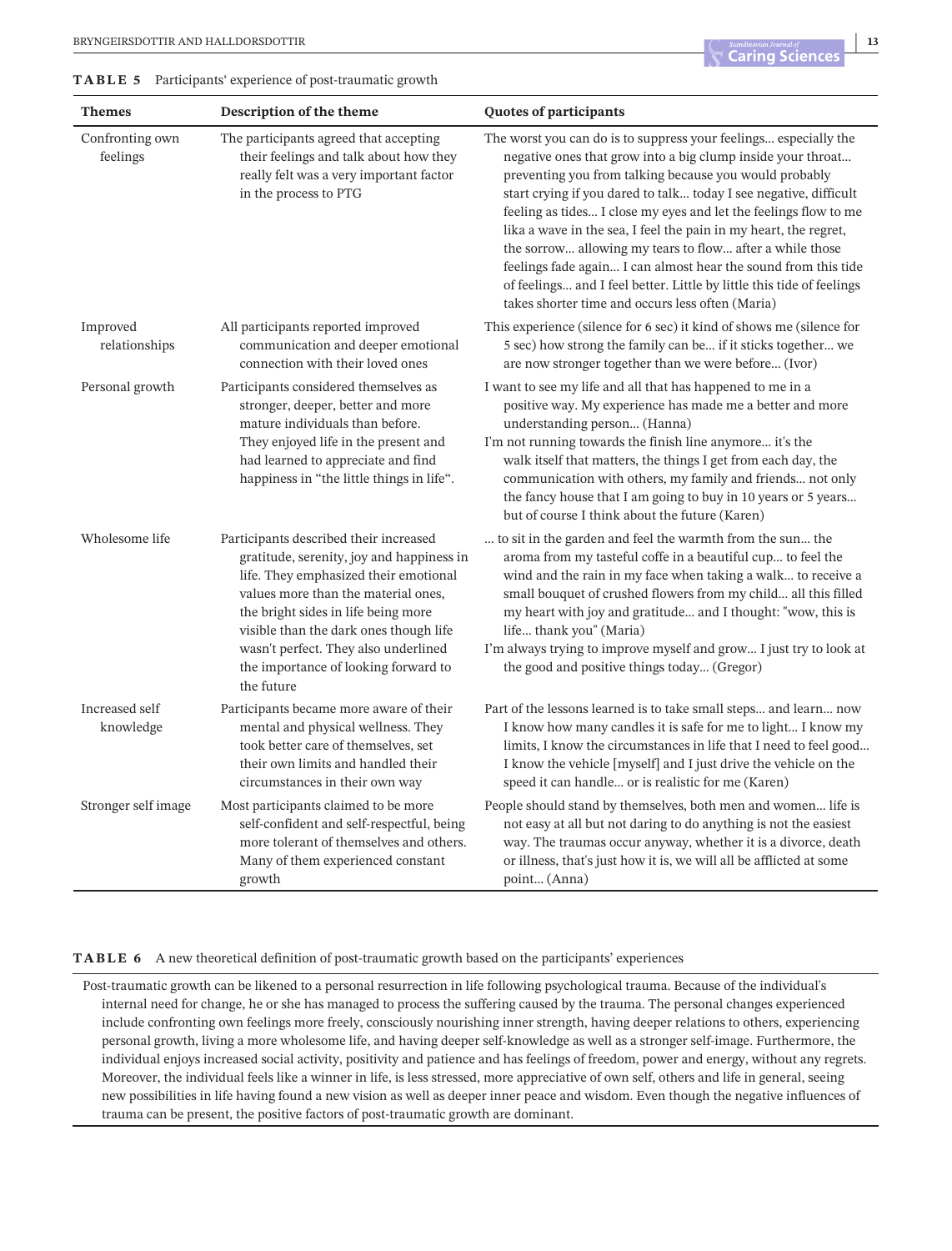| <b>Themes</b>                | Description of the theme                                                                                                                                                                                                                                                                                                                                     | <b>Quotes of participants</b>                                                                                                                                                                                                                                                                                                                                                                                                                                                                                                                                                                                                                                                                                                                                                 |
|------------------------------|--------------------------------------------------------------------------------------------------------------------------------------------------------------------------------------------------------------------------------------------------------------------------------------------------------------------------------------------------------------|-------------------------------------------------------------------------------------------------------------------------------------------------------------------------------------------------------------------------------------------------------------------------------------------------------------------------------------------------------------------------------------------------------------------------------------------------------------------------------------------------------------------------------------------------------------------------------------------------------------------------------------------------------------------------------------------------------------------------------------------------------------------------------|
| Heavy days                   | Seven participants described their "heavy<br>days" where they still experience difficult<br>feelings, even years after their trauma.<br>They are conscious of those days and have<br>developed their own personal resources to<br>deal with them. Some participants were still<br>using some medication due to their mental<br>distress following the trauma | I have my "days" in between where I can't stand other people<br>and I just want to turn everything off, but that's just normal<br>you know it's not like I'm cured in one day (Florence)<br>I still experience heavy days in between, I don't know if I<br>will get rid of them someday or if they are here to stay but<br>during those days I just let myself be I know these days<br>will come but I also know that they will pass (Maria)<br>You always fall into a loop [of insecurity] every now and<br>then but then you just have to know that somewhere<br>there behind, you can spot your strength not only your<br>weakness you gradually learn to know the symptoms and<br>you stop trying what you have tried multiple times and<br>hasn't worked for you (Ellis) |
| Impaired capacity<br>to work | Six participants had impaired physical and/<br>or mental work capacity as a result of their<br>trauma. This fact caused them anxiety and<br>uncertainty about the future                                                                                                                                                                                     | These days I have self-confidence in studying but before I was<br>very confident at the labour market. Now it's time to head to<br>the labour market again and my physical condition is not<br>so good how will that end? I've started to worry about that<br>now (Igor)                                                                                                                                                                                                                                                                                                                                                                                                                                                                                                      |
| Inner insecurity             | Six participants described their continuing<br>insecurity following their trauma. This<br>fact worried them and made them feel<br>distressed over certain things in their lives                                                                                                                                                                              | Now I doubt myself much more than I did before If I take on a<br>job I often doubt that I can complete it and when I complete<br>the job I doubt that my work is good enough there is some<br>kind of punk in the back of my head that doesn't want to<br>leave me alone I guess this is my shame or my self-blame<br>(John)                                                                                                                                                                                                                                                                                                                                                                                                                                                  |

## **DISCUSSION**

This study introduces a unique mapping of the challenging journey from trauma to post-traumatic growth through lived experiences of people who have experienced trauma as well as post-traumatic growth. One of the important findings of the study is that according to the participants, post-traumatic growth is more like a journey than a destination and there are many influencing factors on that journey, both facilitating and hindering ones. The journey included a recovery process and had a prologue, most typically the participants' negative experiences in childhood e.g., poor home conditions and bad parenting methods. The trauma revolutionised their lives. The consequences of the traumas were serious, and they felt close to losing their physical and mental health. Yet they were thankful for this challenging life experience and described their post-traumatic growth as a valuable outcome of their suffering. They all described how this life experience had shaped them as persons and influenced their view of life in a positive way even if they still had to deal with 'heavy days'. A new theoretical definition of posttraumatic growth, from the participants' perspective, was constructed from the findings, which is a further contribution to the literature.

The factors that had not been previously identified following a trauma and could therefore be culturally significant for this population is that many participants felt that difficulties in childhood were a good preparation for the traumas they later suffered. This would be worth investigating further. Notably, several participants described how the snowball effect of previous traumas made them almost lose their footing in life.

The participants unanimously agreed that social support positively affected their journey while lacking support had negative effects. This is in line with other research findings [6,15,40]. Most of the participants experienced support from friends. However, male participants experienced mixed reactions from friends. Women are known to be more likely than men to respond to traumas with social and nurturing behaviour i.e., tend and befriend, and systematically seek support [30,41]. This may explain this gender difference to some extent but is worth studying further.

Being able to work and having a job had constructive effects on the participants' lives. However, some of them experienced lack of both willingness and flexibility on behalf of the labour market when it came to going back to work, as reported in other studies [42–43].

Many of the participants said that they were not in a condition to seek their rights and find out what options were available to them after the trauma, which made them even more vulnerable. A qualitative study on the experience of individuals dealing with reduced working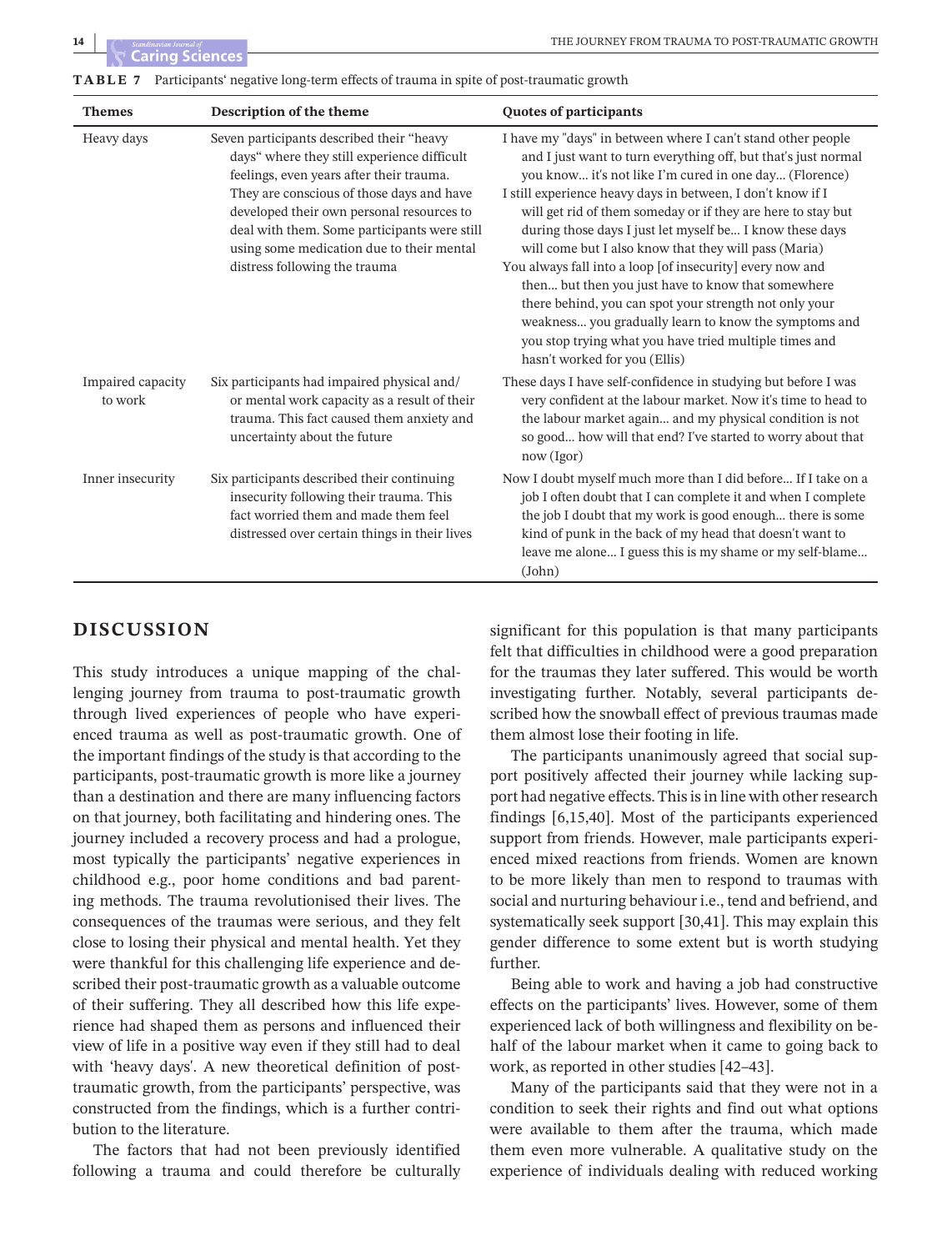capacity and their communication with professionals during that period showed that advice and support from caring, professional and humane professionals is valuable [43]. It is important that all professionals, e.g. in the social- and healthcare systems, respond to the traumas of their clients through early diagnosis and intervention, as well as support, care and follow-up.

The participants experienced that they had the willpower and courage needed to reach post-traumatic growth. It must be borne in mind that only people who had reported post-traumatic growth were included in the study. It is potentially worthwhile to investigate willpower and courage further among people suffering trauma and even find ways to help them develop these important characteristics.

Participants described improved communication and emotional connection with their loved ones, positive change in self-image and positive changes in worldview as part of post-traumatic growth. These descriptions are consistent with Calhoun's and Tedeschi [32] descriptions of the three main factors of post-traumatic growth.

Many of the participants spoke of the need to make changes to the 'system' so that it becomes more flexible and individualized, thus contributing to the person's recovery and post-traumatic growth.These research findings support the ideas of other studies on how the structure of the system can affect recovery and post-traumatic growth [44–46].

## **Limitations of the study and future studies**

The results of this study describe the influencing factors on the journey to post-traumatic growth. This information can be useful when treating and supporting people who have suffered traumas. The results are based on 12 participants' accounts of their suffering of trauma and the experience of post-traumatic growth. Most participants had attended vocational rehabilitation services, and therefore the sample selection may involve a bias in that regard. Moreover, the participants' willingness, and ability to express themselves about their experience of trauma and post-traumatic growth may have influenced the results since many were describing their experience for the first time. It could also be a limitation that participation in this study was based on self-reported post-traumatic growth. The psychological traumas that participants had suffered were of various kinds which can be a limitation to this research. Therefore, it would be useful to do further research on post-traumatic growth among groups of people with defined trauma suffering, such as among women who have survived intimate partner violence.

#### **ACKNOWLEDGEMENTS**

The authors express their gratitude to the participants in this study for being willing to describe their traumatic experience and their challenging journey to post-traumatic growth, for the purpose of giving hope to others. A special gratitude goes to Professor Rhonda Johnson whose comments and feedback on the paper were particularly helpful. We also thank the Icelandic Nurses' Association for funding the study.

#### **CONFLICT OF INTEREST**

The authors certify that they have no affiliations with or involvement in any organisation or entity with any financial interest, or non-financial interest in the subject matter or materials discussed in this manuscript.

#### **AUTHOR CONTRIBUTION**

Study conception/design: HSB and SH; data collection: HSB; data analysis: HSB and SH; drafting of manuscript HSB; critical revisions for important intellectual content SH; supervision: SH.

#### **ETHICAL APPROVAL**

The National Bioethics Committee in Iceland granted permission to conduct the study (reference no: VSN-15–102).

#### **ORCID**

*Hulda S. Bryngeirsdottir* **D** [https://orcid.](https://orcid.org/0000-0002-1925-9587) [org/0000-0002-1925-9587](https://orcid.org/0000-0002-1925-9587) *Sigridur Halldorsdottir* **D** [https://orcid.](https://orcid.org/0000-0003-0629-4428) [org/0000-0003-0629-4428](https://orcid.org/0000-0003-0629-4428)

#### **REFERENCES**

- 1. Balhareth A, AlDuhileb MA, Aldulaijan FA, Aldossary MY. Impact of COVID-19 pandemic on residency and fellowship training programs in Saudi Arabia: a nationwide crosssectional study. Ann Med Surg. 2020;57:127–32. [https://doi.](https://doi.org/10.1016/j.amsu.2020.07.025) [org/10.1016/j.amsu.2020.07.025](https://doi.org/10.1016/j.amsu.2020.07.025)
- 2. Boals A, Riggs SA, Kraha A. Coping with stressful or traumatic events: what aspects of trauma reactions are associated with health outcomes? Stress Health. 2013;29:156–63. [https://doi.](https://doi.org/10.1002/smi.2443) [org/10.1002/smi.2443](https://doi.org/10.1002/smi.2443)
- 3. Brown RC, Berenz EC, Aggen SH, Gardner CO, Knudsen GP, Reichborn-Kjennerud T, et al. Trauma exposure and axis I psychopathology: a co-twin control analysis in norwegian young adults. Psychol Trauma. 2014;6:652–60. [https://doi.](https://doi.org/10.1037/a0034326) [org/10.1037/a0034326](https://doi.org/10.1037/a0034326)
- 4. Contractor AA, Weiss NH, Natesan Batley P, Elhai JD. Clusters of trauma types as measured by the life events checklist for DSM–5. Int J Stress Manag. 2020;27:380–93. [https://doi.](https://doi.org/10.1037/str0000179) [org/10.1037/str0000179](https://doi.org/10.1037/str0000179)
- 5. Dar MA, Wani RA, Margoob MA, Hussain A, Rather YH, Chandel RK, et al. Trauma and traumatic stress: The long-term effects of childhood traumatic stress. MJP. 2014;23. Retrieved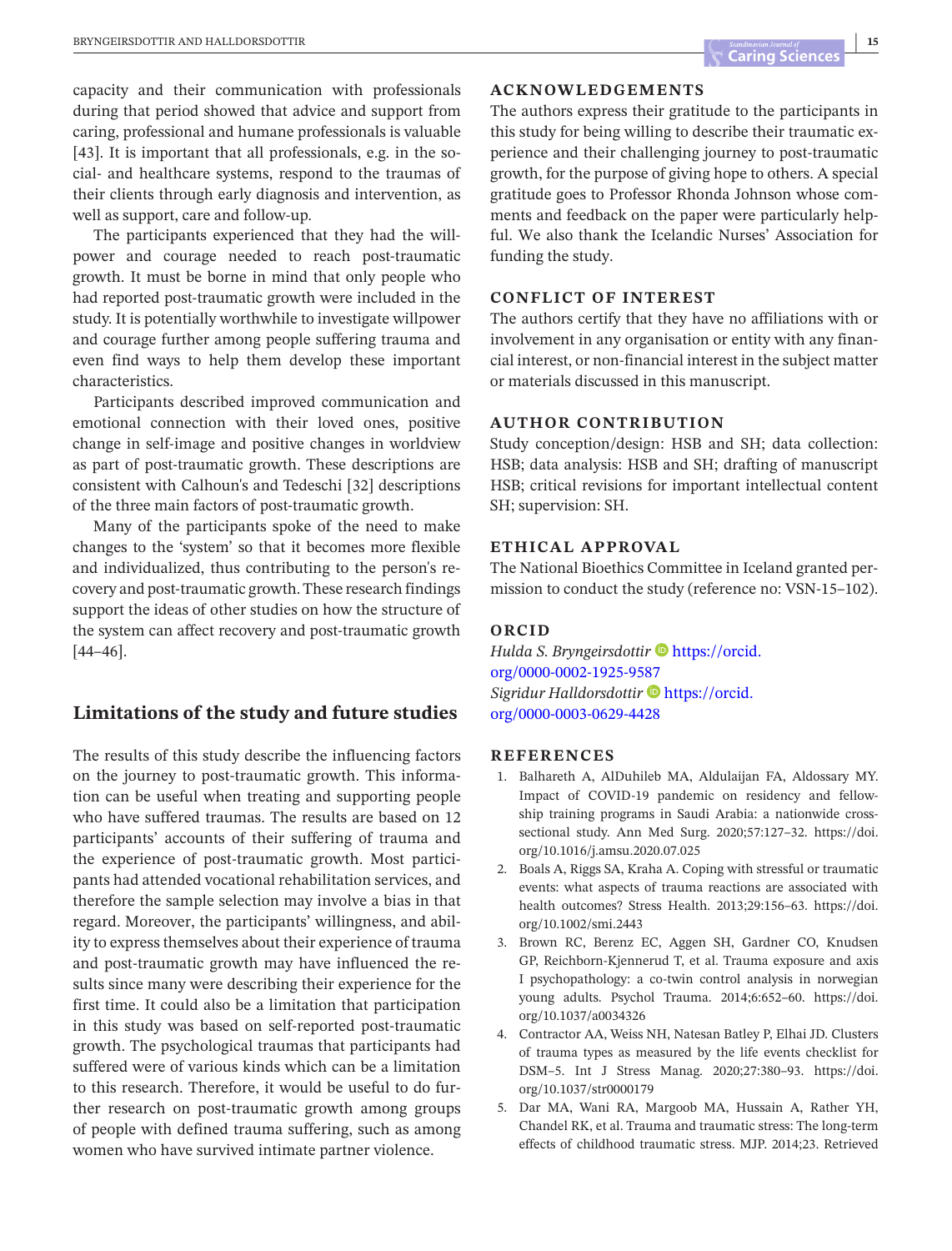from [http://www.mjpsychiatry.org/index.php/mjp/article/](http://www.mjpsychiatry.org/index.php/mjp/article/viewFile/327/240) [viewFile/327/240](http://www.mjpsychiatry.org/index.php/mjp/article/viewFile/327/240)

- 6. Cai W, Ding C, Tang Y, Wu S, Yang D. Effects of social supports on posttraumatic stress disorder symptoms: moderating role of perceived safety. Psychol Trauma. 2014;6:724–30. [https://doi.](https://doi.org/10.1037/a0036342) [org/10.1037/a0036342](https://doi.org/10.1037/a0036342)
- 7. Chopko BA, Palmieri PA, Adams RE. Posttraumatic growth in relation to the frequency and severity of traumatic experiences among police officers in small to midsize departments. J Interpers Violence. 2019;34:1247–60.
- 8. Krupnik V. Trauma or adversity? Traumatology. 2019;25:256-61. <https://doi.org/10.1037/trm0000169>
- 9. Kira IA, Shuwiekh H, Al-Huwailah A, Lewandowski L, Alawneh AN, Abou-Mediene S, et al. The central role of social identity in oppression, discrimination and social-structural violence: collective identity stressors and traumas, their dynamics and mental health impact. Peace Confl. 2019;25:262–8. [https://](https://doi.org/10.1037/pac0000363) [doi.org/10.1037/pac0000363](https://doi.org/10.1037/pac0000363)
- 10. Pooley JA, Cohen L, O'Connor M, Taylor M. Posttraumatic stress and posttraumatic growth and their relationship to coping and self-efficacy in Northwest Australian cyclone communities. Psychol Trauma. 2013;5:392–9. [https://doi.org/10.1037/](https://doi.org/10.1037/a0028046) [a0028046](https://doi.org/10.1037/a0028046)
- 11. Beck JG, Reich CM, Woodward MJ, Olsen SA, Jones JM, Patton SC. How do negative emotions relate to dysfunctional posttrauma cognitions? an examination of interpersonal trauma survivors. Psychol Trauma. 2015;7:3–10. [https://doi.](https://doi.org/10.1037/a0032716) [org/10.1037/a0032716](https://doi.org/10.1037/a0032716)
- 12. Leonard KA, Ellis RA, Orcutt HK. Experiential avoidance as a mediator in the relationship between shame and posttraumatic stress disorder: the effect of gender. Psychol Trauma. 2020;12:651–8. <https://doi.org/10.1037/tra0000601>
- 13. American Psychiatric Association. Posttraumatic Stress Disorder. In: American Psychiatric Association, eds. Diagnostic and statistical manual of mental disorders: DSM-5. 5th ed. American Psychiatric Association, Washington; 2013:271–80.
- 14. Hansford M, Jobson L. Associations between relationship quality, social network resources, appraisals, coping, and posttraumatic stress disorder symptoms. Psychol Trauma. 2021;13(5):575–85. <https://doi.org/10.1037/tra0001015>
- 15. Marchand A, Nadeau C, Beaulieu-Prévost D, Boyer R, Martin M. Predictors of posttraumatic stress disorder among police officers: a prospective study. Psychol Trauma. 2015;7:212–21. <https://doi.org/10.1037/a0038780>
- 16. Coroiu A, Körner A, Burke S, Meterissian S, Sabiston CM. Stress and posttraumatic growth among survivors of breast cancer: a test of curvilinear effects. Int J Stress Manag. 2015;23:84–97. <https://doi.org/10.1037/a0039247>
- 17. Abel L, Walker C, Samios C, Morozow L. Vicarious posttraumatic growth: predictors of growth and relationships with adjustment. Traumatology. 2014;20:9–18. [https://doi.org/10.1037/](https://doi.org/10.1037/h0099375) [h0099375](https://doi.org/10.1037/h0099375)
- 18. Martin CG, Cromer LD, DePrince AP, Freyd JJ. The role of cumulative trauma, betrayal, and appraisals in understanding trauma symptomatology. Psychol Trauma. 2013;5:110–8. <https://doi.org/10.1037/a0025686>
- 19. Alessi MG, BennettJM. Mental health isthe health of the whole body: how psychoneuroimmunology & health psychology can inform & improve treatment. J Eval Clin Pract. 2020;26:1539– 47. <https://doi.org/10.1111/jep.13386>
- 20. Crosson JB. Psychoneuroimmunology, stress, and pregnancy. Int J Childbirth Educ. 2012;27:76–9.
- 21. Fagundes CP, Bennett JM, Alfano CM, Glaser R, Povoski SP, Lipari AM, et al. Social support and socioeconomic status interact to predict Epstein-Barr Virus Latency in women awaiting diagnosis or newly diagnosed with breast cancer. Health Psychol. 2012;31:11–9. <https://doi.org/10.1037/a0025599>
- 22. LeeA.Immunologybeyondatextbook:Psychoneuroimmunology and its clinical relevance for psychological stress and depression. Med J Aust. 2012;3:79–82.
- 23. Menzies V, Lyon DE, Elswick RK, Montpetit AJ, McCain NL. Psychoneuroimmunological relationships in women with fibromyalgia. Biol Res Nurs. 2013;15:219–25. [https://doi.](https://doi.org/10.1177/1099800411424204) [org/10.1177/1099800411424204](https://doi.org/10.1177/1099800411424204)
- 24. Baldwin DV. Primitive mechanisms of trauma response: an evolutionary perspective on trauma-related disorders. Neurosci Biobehav Rev. 2013;37:1549–66. [https://doi.org/10.1016/j.neubi](https://doi.org/10.1016/j.neubiorev.2013.06.004) [orev.2013.06.004](https://doi.org/10.1016/j.neubiorev.2013.06.004)
- 25. Bassir Nia A, Bender R, Harpaz-Rotem I. Endocannabinoid system alterations in posttraumatic stress disorder: a review of developmental and accumulative effects of trauma. Chronic Stress. 2019;3:1–17. [https://doi.org/10.1177/2470547019](https://doi.org/10.1177/2470547019864096) [864096](https://doi.org/10.1177/2470547019864096)
- 26. Kolassa I, Ertl V, Eckart C, Kolassa S, Onyut LP, Elbert T. Spontaneous remission from PTSD depends on the number of traumatic event types experienced. Psychol Trauma. 2010;2010(2):169–74. <https://doi.org/10.1037/a0019362>
- 27. McGuire AP, Frankfurt SB, Anderson LM, Connolly KM. Preto posttreatment changes in trauma-cued negative emotion mediate improvement in posttraumatic stress disorder, depression, and impulsivity. Traumatology. 2020;26:455–62. [https://doi.](https://doi.org/10.1037/trm0000258) [org/10.1037/trm0000258](https://doi.org/10.1037/trm0000258)
- 28. Barton S, Boals A, Knowles L. Thinking about trauma: the unique contributions of event centrality and posttraumatic cognitionsin predicting PTSD and posttraumatic growth.J Trauma Stress. 2013;26:718–26. <https://doi.org/10.1002/jts.21863>
- 29. Kachadourian LK, Harpaz-Rotem I, Tsai J, Southwick S, Pietrzak RH. Mindfulness as a mediator between trauma exposure and mental health outcomes: results from the national health and resilience in veterans study. Psychol Trauma. 2021;13:223–30. <https://doi.org/10.1037/tra0000995>
- 30. Ikizer G, Ozel EP. Examining psychological resilience and posttraumatic growth following terrorist attacks in Turkey. Traumatology. 2021;27(2):236–43. [https://doi.org/10.1037/](https://doi.org/10.1037/trm0000255) [trm0000255](https://doi.org/10.1037/trm0000255).
- 31. Cénat JM, Charles CH, Kebedom P. Multiple traumas, health problems and resilience among haitian asylum seekers in canada's 2017 migration crisis: psychopathology of crossing. J Loss Trauma. 2020;25:416–37. [https://doi.org/10.1080/15325](https://doi.org/10.1080/15325024.2019.1703610) [024.2019.1703610](https://doi.org/10.1080/15325024.2019.1703610)
- 32. Calhoun LG, Tedeschi RG. The foundations of posttraumatic growth: an expanded framework. In Calhoun LG, Tedeschi RG, eds. Handbook of posttraumatic growth: Research and practice, 2nd ed. New York and London: Routledge; 2014:1–23.
- 33. Tedeschi RG, Moore BA. Posttraumatic growth as an integrative therapeutic philosophy. J Psychother Integr. 2021;31(2):180–94. <https://doi.org/10.1037/int0000250>
- 34. Jin Y, Xu J, Liu H, Liu D. Posttraumatic stress disorder and posttraumatic growth among adult survivors of Wenchuan earthquake after 1 year: prevalence and correlates. Arch